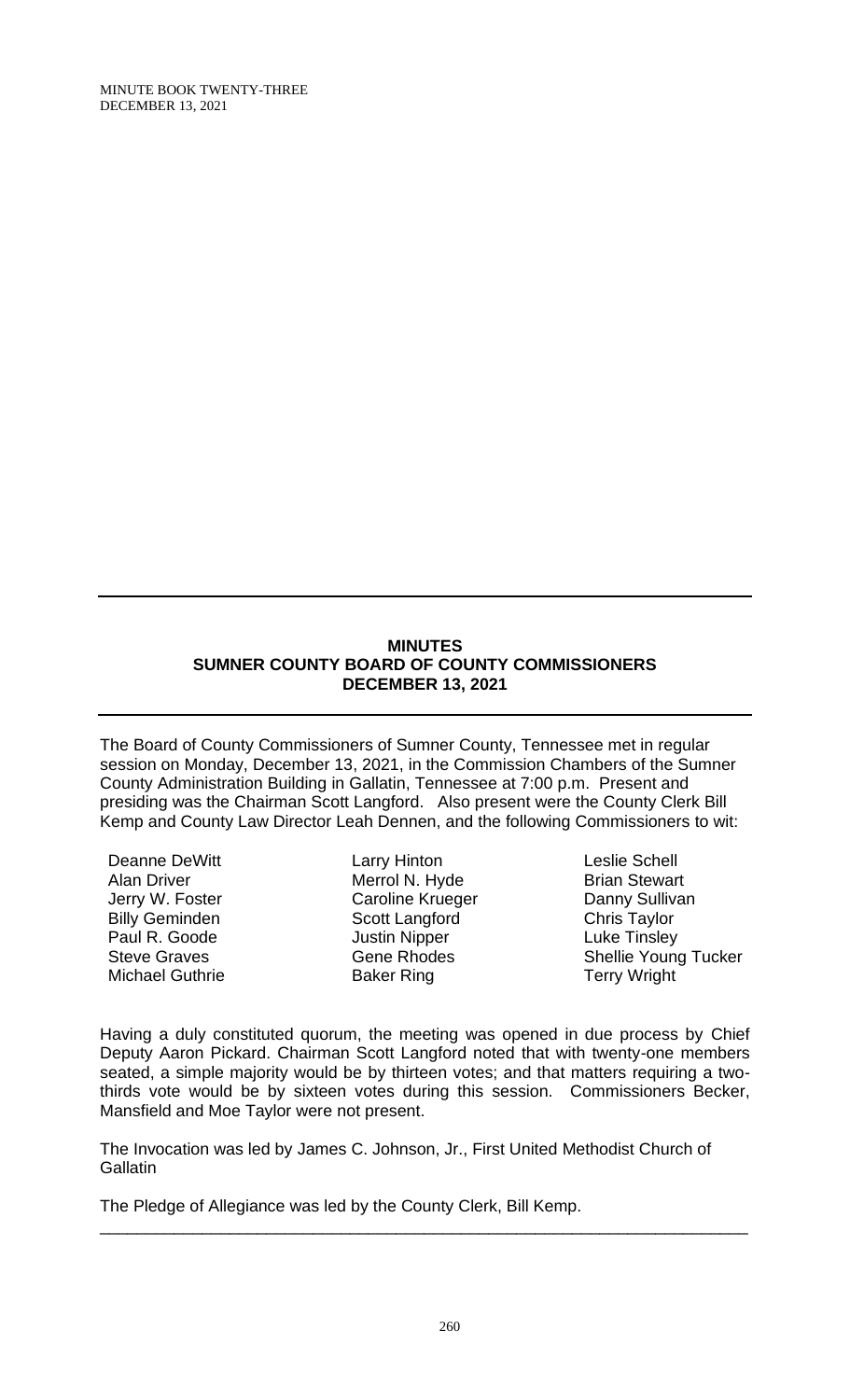MINUTE BOOK TWENTY-THREE DECEMBER 13, 2021

# **APPROVAL OF AGENDA**

Chairman Langford noted a corrected copy of Resolution 2112-12 was placed on everyone's desk.

Commissioner Foster moved, seconded by Commissioner Goode, to adopt the agenda. The Commission approved unanimously the agenda by voice vote of the body.

\_\_\_\_\_\_\_\_\_\_\_\_\_\_\_\_\_\_\_\_\_\_\_\_\_\_\_\_\_\_\_\_\_\_\_\_\_\_\_\_\_\_\_\_\_\_\_\_\_\_\_\_\_\_\_\_\_\_\_\_\_\_\_\_\_\_\_\_\_\_

# **APPROVAL OF MINUTES**

The minutes for the meeting of this body held on November 15, 2021 and recorded in the office of the Clerk, Bill Kemp, were approved unanimously by voice vote after Commissioner Sullivan made the motion, seconded by Commissioner Graves.

# **RECOGNITION OF THE PUBLIC**

Chairman Langford opened the floor to allow the public to speak concerning any matter on the agenda.

Tav Matthews, 110 Wheeler Street, Portland, TN 3, expressed his appreciation for the support of the Volunteer Fire Departments.

With no one else wishing to speak on regular agenda items, recognition of the public was closed.

# **REPORT OF THE CHAIR**

\_\_\_\_\_\_\_\_\_\_\_\_\_\_\_\_\_\_\_\_\_\_\_\_\_\_\_\_\_\_\_\_\_\_\_\_\_\_\_\_\_\_\_\_\_\_\_\_\_\_\_\_\_\_\_\_\_\_\_\_\_\_\_\_\_\_\_\_\_\_

Chairman Langford noted that the Veterans Service Officer's report was provided for information only.

Chairman Langford stated the Certificate of Recognition honoring Hendersonville High School JROTC was moved to January 2022.

Commissioner Stewart introduced the following Certificate of Recognition:

### **A PROCLAMATION HONORING REBECCA GALLION**

### *The Sumner County Board of County Commissioners,*

*meeting in regular session on this the 13 th day of December 2021,*

*does hereby honor and congratulate*

### *Rebecca Gallion, Director of Veterans Services*

*for receiving County Service Officer of the Year-Middle Region*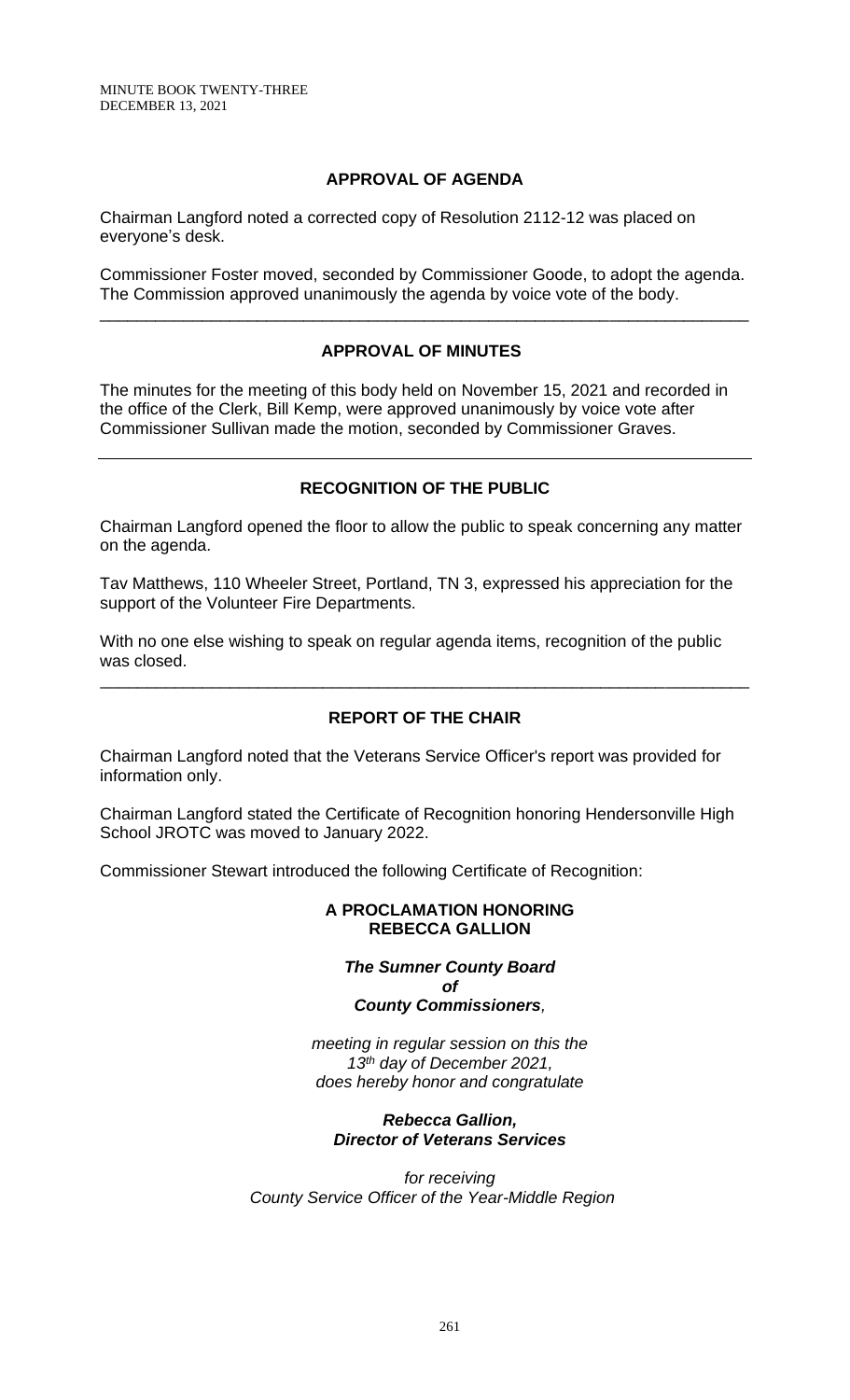Upon motion of Commissioner Stewart, seconded by Commissioner DeWitt, the Commission voted unanimously by voice vote to approve the certificate honoring Ms. Rebeca Gallion.

\_\_\_\_\_\_\_\_\_\_\_\_\_\_\_\_\_\_\_\_\_\_\_\_\_\_\_\_\_\_\_\_\_\_\_\_\_\_\_\_\_\_\_\_\_\_\_\_\_\_\_\_\_\_\_\_\_\_\_\_\_\_\_\_\_\_\_\_\_\_\_\_\_\_\_

\_\_\_\_\_\_\_\_\_\_\_\_\_\_\_\_\_\_\_\_\_\_\_\_\_\_\_\_\_\_\_\_\_\_\_\_\_\_\_\_\_\_\_\_\_\_\_\_\_\_\_\_\_\_\_\_\_\_\_\_\_\_\_\_\_\_\_\_\_\_\_\_\_\_\_\_\_\_\_\_\_\_\_\_

Commissioner Foster introduced the following Certificate of Recognition:

# **A RESOLUTION HONORING BOBBY WORSHAM**

**WHEREAS,** Bobby Worsham, a third-generation proprietor of Worsham's Market, a market purchased by his grandfather in 1901, a market that remained a staple in the Hendersonville Community now for over 120 years; and

**WHEREAS,** Bobby Worsham began working in the store with his father in 1971, taking over operations when his father passed in 1977; a store he continued to operate with pride until late 2021; and

**WHEREAS,** Mr. Worsham, being a man of good character, highly esteemed and connected within the Sumner County community; and

**WHEREAS,** the Worsham family meeting setbacks and hardships such as floods in 1952 and a fire in 2008 with a response of rebuilding and resilience; and

**NOW**, **THEREFORE, BE IT RESOLVED** by the Sumner County Board of County Commissioners, meeting in regular session on this the 13th day of December 2021, that this body does hereby express its appreciation and gratitude for the many years of volunteerism and charitable efforts of Bobby Worsham, and this body urges all the citizens of Sumner County to acknowledge his accomplishments and contributions; and

**BE IT FURTHER RESOLVED** that this resolution shall be spread on the minutes of this body and the Clerk is to furnish a copy of this resolution to Mr. Bobby Worsham.

\_\_\_\_\_\_\_\_\_\_\_\_\_\_\_\_\_\_\_\_\_\_\_\_\_\_\_\_\_\_\_\_\_\_\_\_\_\_\_\_\_\_\_\_\_\_\_\_\_\_\_\_\_\_\_\_\_\_\_\_\_\_\_\_\_\_\_\_\_\_\_\_\_\_\_

Upon motion of Commissioner Foster, seconded by Commissioner Krueger and Rhodes, the Commission voted unanimously by voice vote to approve the resolution honoring Mr. Bobby Worsham.

\_\_\_\_\_\_\_\_\_\_\_\_\_\_\_\_\_\_\_\_\_\_\_\_\_\_\_\_\_\_\_\_\_\_\_\_\_\_\_\_\_\_\_\_\_\_\_\_\_\_\_\_\_\_\_\_\_\_\_\_\_\_\_\_\_\_\_\_\_\_\_\_\_\_\_

Commissioner Krueger introduced the following Certificate of Recognition:

#### **A RESOLUTION HONORING THE MERROL HYDE MAGNET SCHOOL LADY HAWKS SOCCER TEAM FOR A RECORD SETTING SEASON AND WINNING THE TSSAA STATE TOURNAMENT**

**WHEREAS,** the Merrol Hyde Magnet School Lady Hawks Soccer Team had the best season in program history, with a record of 18-2-1; and

**WHEREAS,** the Lady Hawks had the best offense in the state with an average of 6.3 points per game, scoring a total of 118 goals in the season with 14 of their 18 wins being shutouts, and finished their record-breaking season by dominating at the TSSAA State Tournament, where they handedly defeated the competition having three shutouts during the tournament; and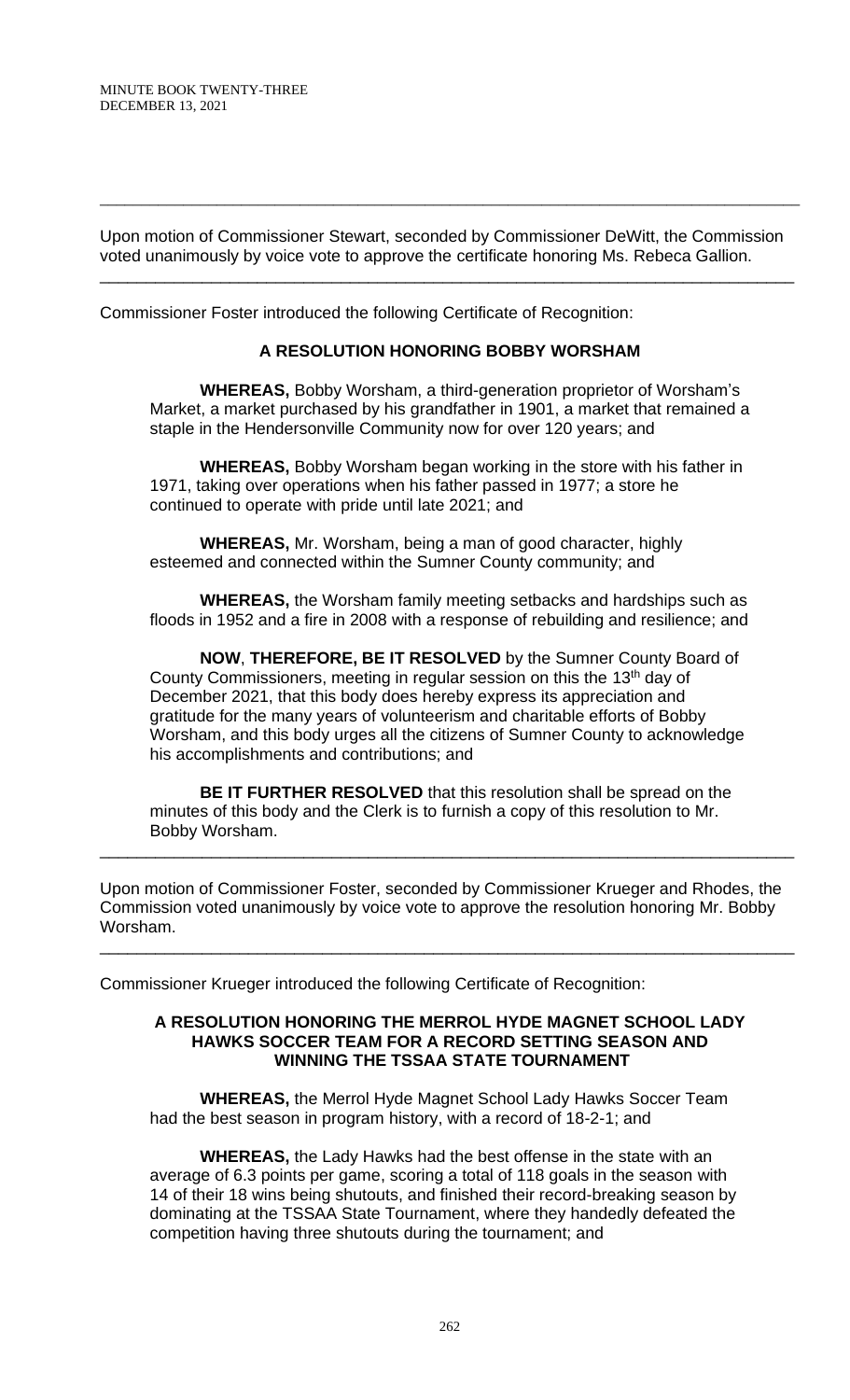**WHEREAS,** Julia Lewis, Karina Steiner, Carlee Zettergren, Sofia Khouri, Mia Maxwell, Mary McIllwain, Sydney Rewa, Payton Roth, Bella Henderson, Presley Altepeter, Sydney Arreza, Eliza Doyle, Chelsea Huff, Hadley Marshall, Lindy Shoulders, Ava Wei, Tessa Hudgens, and Reagan Hudson all showed great dedication and commitment to their shared goal; and

**WHEREAS,** head coach Jason Bentley and his assistant coaches Emilie Boone, Mikey Oaks, and Meghan Rewa spent countless hours supporting and encouraging this team every step of the way.

**NOW, THEREFORE BE IT RESOLVED** by the Sumner County Board of County Commissioners meeting in regular session on this the 13<sup>th</sup> day of December 2021, that this body does hereby congratulate the Merrol Hyde Lady Hawks Soccer Team; and

**BE IT FURTHER RESOLVED** that this resolution is to be spread on the minutes of this body and a copy of this resolution is to be provided to the Merrol Hyde Lady Hawks Soccer Team.

\_\_\_\_\_\_\_\_\_\_\_\_\_\_\_\_\_\_\_\_\_\_\_\_\_\_\_\_\_\_\_\_\_\_\_\_\_\_\_\_\_\_\_\_\_\_\_\_\_\_\_\_\_\_\_\_\_\_\_\_\_\_\_\_\_\_\_\_\_\_\_\_\_\_\_

Upon motion of Commissioner Krueger, seconded by Commissioner Tucker, the Commission voted unanimously by voice vote to approve the resolution honoring Merrol Hyde Magnet School Lady Hawks Soccer Team State Champions.

\_\_\_\_\_\_\_\_\_\_\_\_\_\_\_\_\_\_\_\_\_\_\_\_\_\_\_\_\_\_\_\_\_\_\_\_\_\_\_\_\_\_\_\_\_\_\_\_\_\_\_\_\_\_\_\_\_\_\_\_\_\_\_\_\_\_\_\_\_\_\_\_\_\_\_

Commissioner Schell introduced the following Certificate of Recognition:

# **A RESOLUTION HONORING SCOTT LANGFORD**

**WHEREAS,** Mr. Scott Langford, the Sumner County Schools Chief Academic Officer, who has been named Supervisor of the Year by the Tennessee Department of Education; and

**WHEREAS,** Mr. Langford being a highly dedicated and caring professional in education; and

**WHEREAS**, Mr. Langford, demonstrating superior abilities in managing and motivating students and faculties, evoking high standards, and showing a track record of exceptional gains in student learning; and

**WHEREAS,** Mr. Langford being an outstanding educator dedicated to making Sumner County one of the best places to work and learn.

**NOW, THEREFORE, BE IT RESOLVED** by County Mayor, Anthony Holt, on this the 13th day of December, 2021, that it is appropriate to acknowledge a debt of gratitude to Mr. Scott Langford for his contributions, diligent service, dedication and loyalty to the Sumner County School System

\_\_\_\_\_\_\_\_\_\_\_\_\_\_\_\_\_\_\_\_\_\_\_\_\_\_\_\_\_\_\_\_\_\_\_\_\_\_\_\_\_\_\_\_\_\_\_\_\_\_\_\_\_\_\_\_\_\_\_\_\_\_\_\_\_\_\_\_\_\_\_\_\_\_\_

\_\_\_\_\_\_\_\_\_\_\_\_\_\_\_\_\_\_\_\_\_\_\_\_\_\_\_\_\_\_\_\_\_\_\_\_\_\_\_\_\_\_\_\_\_\_\_\_\_\_\_\_\_\_\_\_\_\_\_\_\_\_\_\_\_\_\_\_\_\_\_\_\_\_\_

Upon motion of Commissioner Schell, seconded by Commissioner Foster, the Commission voted unanimously by voice vote to approve the resolution honoring Mr. Scott Langford.

Commissioner Graves invited everyone to attend the Bethpage Christmas parade on December 18, 2021.

Chairman Langford recognized the Leadership Sumner students in attendance for the Commission meeting.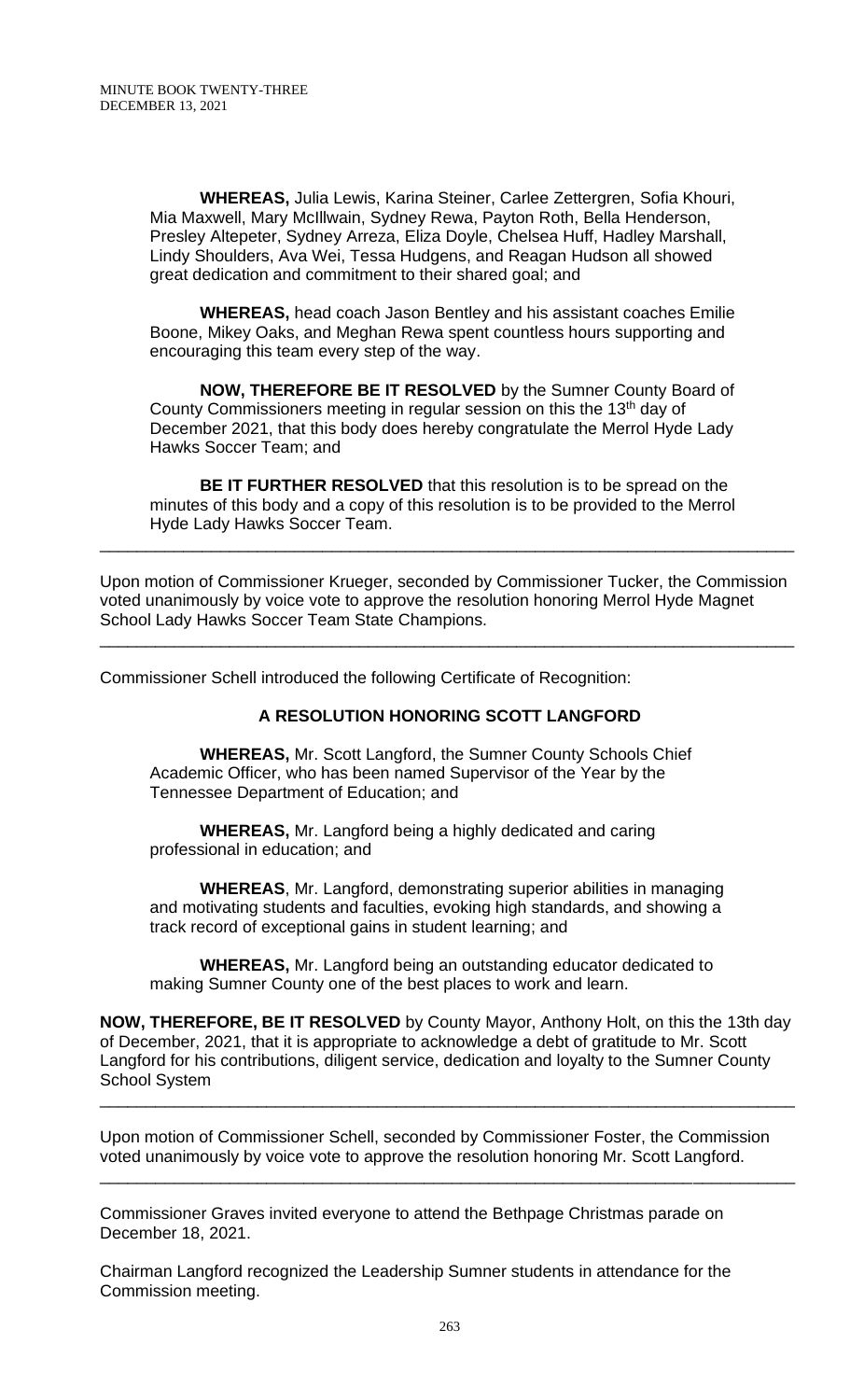Chairman Langford directed Clerk Kemp to read the following notice into record:

#### **PUBLIC NOTICE/REZONING**

The Sumner County Board of County Commissioners will hold a public hearing on December 13, 2021 at 7:00 P.M. (local time) in the Bethel Brown Commission Chambers of the Sumner County Administration Building, located at 355 North Belvedere Drive, Gallatin, Tennessee.

Wilson PUD – Major Plan Amendment – Laddie Wilson, represented by CSDG – 3<sup>rd</sup> Commission Voting District (Alan Driver and Steve Graves) – Applicant is seeking a Major Plan Amendment of an existing PUD, for the purpose of updating the table of allowable uses and addressing current zoning requirements. Subject property is located at 140 Rainear Drive, Gallatin, TN, 37066, is Tax Map 104, Parcel 028.01, contains 12.9 acres and is zoned Planned Unit Development (PUD).

A copy of this notice is on file at the Sumner County Development Services Department in the Sumner County Administration Building located at 355 North Belvedere Drive, Gallatin, Tennessee. Anyone having any interest or desiring to speak concerning this request is invited to attend this meeting or call 615-451- 6097.

Chairman Langford declared the public hearing open for anyone wishing to speak. With no one wishing to speak, Chairman Langford declared the public hearing closed.

Commissioner Goode moved to approve the following resolution. Commissioner Graves seconded the motion.

#### **2112-01 A RESOLUTION REQUESTING A MAJOR PLAN AMENDMENT OF AN EXISTING PUD, FOR THE PURPOSE OF UPDATING THE TABLE OF ALLOWABLE USES AND ADDRESSING CURRENT ZONING REQUIREMENTS, SUBJECT PROPERTY IS LOCATED AT 140 RAINEAR DRIVE, GALLATIN, TENNESSEE, 37066, IS ON TAX MAP 104, PARCEL 028.01, CONTAINS 12.9 ACRES AND IS ZONED PLANNED UNIT DEVELOPMENT (PUD)**

**BE IT RESOLVED** by the Sumner County Board of County Commissioners meeting in regular session on this the 13<sup>th</sup> day of December 2021, that this body hereby approves the amendment of an existing PUD, for the purpose of updating the table of allowable uses and addressing current zoning requirements, subject property is located at 140 Rainear Drive, Gallatin, Tennessee, 37066, is on Tax Map 104, Parcel 028.01, contains 12.9 acres and is zoned Planned Unit Development (PUD), as shown on the attachment herewith.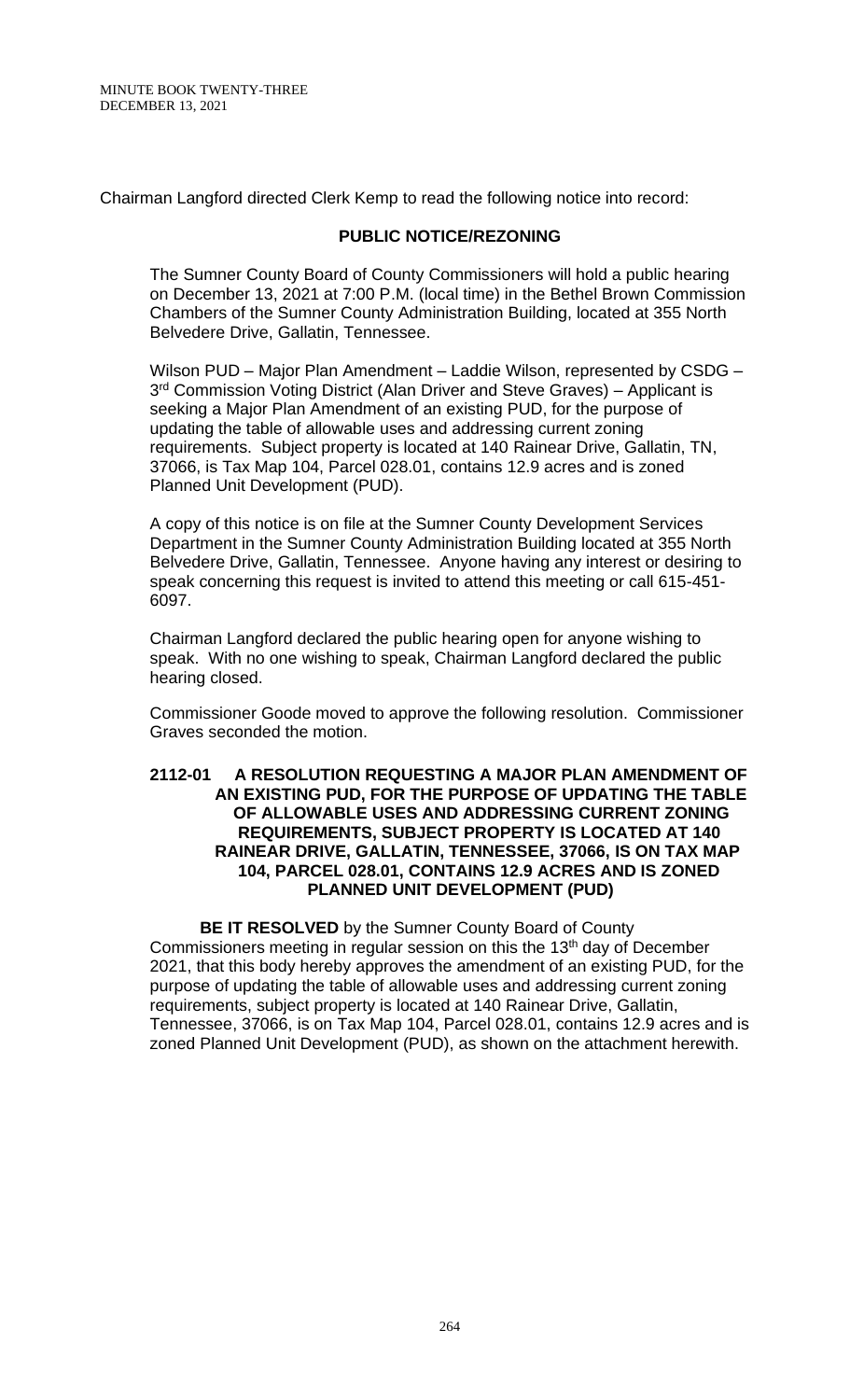| 2112-01                                                                  |                   | 12/13 7:39:06 PM    |
|--------------------------------------------------------------------------|-------------------|---------------------|
| $YES - 21$                                                               | $NO -$<br>- 0     | $ABS -$<br>$\bf{0}$ |
| Individual Votes (Y-Yes; N-No; A-Abstain; NV-Not Voting; NP-Not Present) |                   |                     |
| A Driver                                                                 | <b>B</b> Geminden | $- Y$               |
| $- Y$                                                                    | – Y               | B Ring              |
| B Stewart                                                                | – Y               | $- Y$               |
| $- Y$                                                                    | C Krueger         | C Taylor            |
| Chr. Langford- Y                                                         | D Dewitt<br>$- Y$ | D Sullivan<br>$- Y$ |
| G Rhodes                                                                 | J Becker          | $- Y$               |
| $- Y$                                                                    | $- NP$            | J Foster            |
| J Mansfield                                                              | J Nipper          | $- Y$               |
| $- NP$                                                                   | $- Y$             | L Hinton            |
| L Schell                                                                 | L Tinsley         | M Guthrie           |
| $- Y$                                                                    | $- Y$             | $- Y$               |
| M Hyde                                                                   | M Taylor          | $- Y$               |
| – Y                                                                      | - NP              | P Goode             |
| S Graves                                                                 | S Tucker          | T Wright            |
| $- Y$                                                                    | $- Y$             | $- Y$               |

The electronic vote was recorded in the following manner:

Chairman Langford declared Resolution 2112-01 approved unanimously by the body.

Chairman Langford directed Clerk Kemp to read the following notice into record:

# **PUBLIC NOTICE/REZONING**

The Sumner County Board of County Commissioners will hold a public hearing on December 13, 2021 at 7:00 P.M. (local time) in the Bethel Brown Commission Chambers of the Sumner County Administration Building, located at 355 North Belvedere Drive, Gallatin, Tennessee.

\_\_\_\_\_\_\_\_\_\_\_\_\_\_\_\_\_\_\_\_\_\_\_\_\_\_\_\_\_\_\_\_\_\_\_\_\_\_\_\_\_\_\_\_\_\_\_\_\_\_\_\_\_\_\_\_\_\_\_\_\_\_\_\_\_\_\_\_\_\_\_\_\_\_\_

Old Highway 31E Pizza – Rezoning – Michael G' Francisco, applicant, represented by James Lukens – 1<sup>st</sup> Commission District (Terry Wright and Moe Taylor) – Applicant is requesting a Rezoning from Rural Residential (RR) to Commercial General (CG). Subject property is located at 6460 Old Highway 31E, Bethpage, TN 37022, is on Tax map 064, Parcel 066.01, and contains 1.87 acres.

A copy of this notice is on file at the Sumner County Development Services Department in the Sumner County Administration Building located at 355 North Belvedere Drive, Gallatin, Tennessee. Anyone having any interest or desiring to speak concerning this request is invited to attend this meeting or call 615-451- 6097.

Chairman Langford declared the public hearing open for anyone wishing to speak. With no one wishing to speak, Chairman Langford declared the public hearing closed.

Commissioner Wright moved to approve the following resolution. Commissioner Driver seconded the motion.

#### **2112-02 A RESOLUTION REQUESTING TO REZONE FROM RURAL RESIDENTIAL (RR) TO COMMERCIAL GENERAL (CG), SUBJECT PROPERTY IS LOCATED AT 6460 OLD HIGHWAY 31 E, BETHPAGE, TENNESSEE, 37022, IS ON TAX MAP 064, PARCEL 066.01, AND CONTAINS 1.87 ACRES**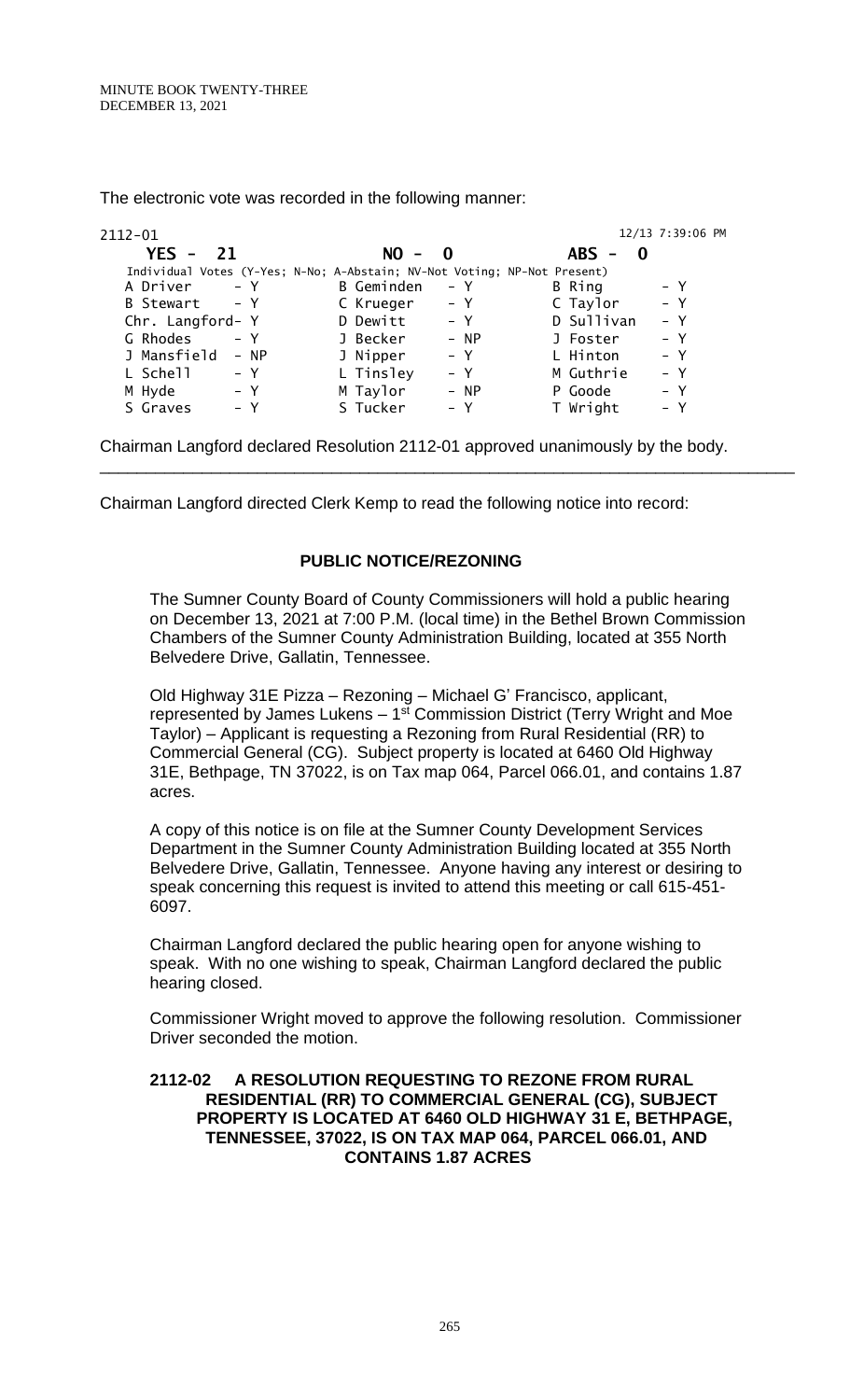**BE IT RESOLVED** by the Sumner County Board of County Commissioners meeting in regular session on this the 13<sup>th</sup> day of December 2021, that this body hereby approves the request to rezone from Rural Residential (RR) to Commercial General (CG), subject property is located at 6460 Old Highway 31E, Bethpage, Tennessee, 37022, is on Tax Map 064, Parcel 066.01, and contains 1.87 acres, as shown on the attachment herewith.

The electronic vote was recorded in the following manner:

| 2112-02          |        |    |            |              |                                                                          | 12/13 7:40:39 PM |
|------------------|--------|----|------------|--------------|--------------------------------------------------------------------------|------------------|
|                  | YFS -  | 21 | $NO -$     | $\mathbf{0}$ | $ABS - 0$                                                                |                  |
|                  |        |    |            |              | Individual Votes (Y-Yes; N-No; A-Abstain; NV-Not Voting; NP-Not Present) |                  |
| A Driver         | $- Y$  |    | B Geminden | – Y          | B Ring                                                                   | – Y              |
| B Stewart        | $- Y$  |    | C Krueger  | – Y          | C Taylor                                                                 | $- Y$            |
| Chr. Langford- Y |        |    | D Dewitt   | $- Y$        | D Sullivan                                                               | $- Y$            |
| G Rhodes         | $- Y$  |    | J Becker   | $- NP$       | J Foster                                                                 | – Y              |
| J Mansfield      | $- NP$ |    | J Nipper   | $- Y$        | L Hinton                                                                 | $- Y$            |
| L Schell         | – Y    |    | L Tinsley  | $- Y$        | M Guthrie                                                                | $- Y$            |
| M Hyde           | – Y    |    | M Taylor   | $- NP$       | P Goode                                                                  | – Y              |
| S Graves         | – Y    |    | S Tucker   | $- Y$        | T Wright                                                                 | – Y              |
|                  |        |    |            |              |                                                                          |                  |

Chairman Langford declared Resolution 2112-02 approved unanimously by the body.

\_\_\_\_\_\_\_\_\_\_\_\_\_\_\_\_\_\_\_\_\_\_\_\_\_\_\_\_\_\_\_\_\_\_\_\_\_\_\_\_\_\_\_\_\_\_\_\_\_\_\_\_\_\_\_\_\_\_\_\_\_\_\_\_\_\_\_\_\_\_

Chairman Langford introduced the following resolution:

# **2112-03 A RESOLUTION DOCKETING HIGHWAY/PUBLIC WORKS FUND ANALYSIS FOR THE FISCAL YEAR 2021-2022**

**BE IT RESOLVED** by the Sumner County Board of County Commissioners meeting in regular session on this the 13<sup>th</sup> day of December 2021, that this body does hereby docket in its records the Highway/Public Works Fund Analysis for the fiscal year 2021-2022, as shown on the attachment herewith.

Chairman Langford declared Resolution 2112-03 approved unanimously by voice vote of the body upon motion by Commissioner Chris Taylor, seconded by Commissioner Wright.

\_\_\_\_\_\_\_\_\_\_\_\_\_\_\_\_\_\_\_\_\_\_\_\_\_\_\_\_\_\_\_\_\_\_\_\_\_\_\_\_\_\_\_\_\_\_\_\_\_\_\_\_\_\_\_\_\_\_\_\_\_\_\_\_\_\_\_\_\_\_

# **CONSENT AGENDA**

\_\_\_\_\_\_\_\_\_\_\_\_\_\_\_\_\_\_\_\_\_\_\_\_\_\_\_\_\_\_\_\_\_\_\_\_\_\_\_\_\_\_\_\_\_\_\_\_\_\_\_\_\_\_\_\_\_\_\_\_\_\_\_\_\_\_\_\_\_\_

Chairman Langford introduced the following items on the Consent Agenda:

#### **2112-10 A RESOLUTION RESTATING THE POLICY THAT SUMNER COUNTY, TENNESSEE DOES NOT DISCRIMINATE ON THE BASIS OF RACE, SEX, COLOR, RELIGION, NATIONAL ORIGIN, AGE, DISABILITY, VETERAN STATUS OR OTHER ADOPTED FEDERAL CATEGORIES AND SETTING FORTH A GRIEVANCE PROCEDURE FOR REPORTING ALLEGED VIOLATIONS OF SAME**

**BE IT RESOLVED** by the Sumner County Board of County Commissioners meeting in regular session on this the 13<sup>th</sup> day of December 2021, that this body hereby restates its policy that Sumner County, Tennessee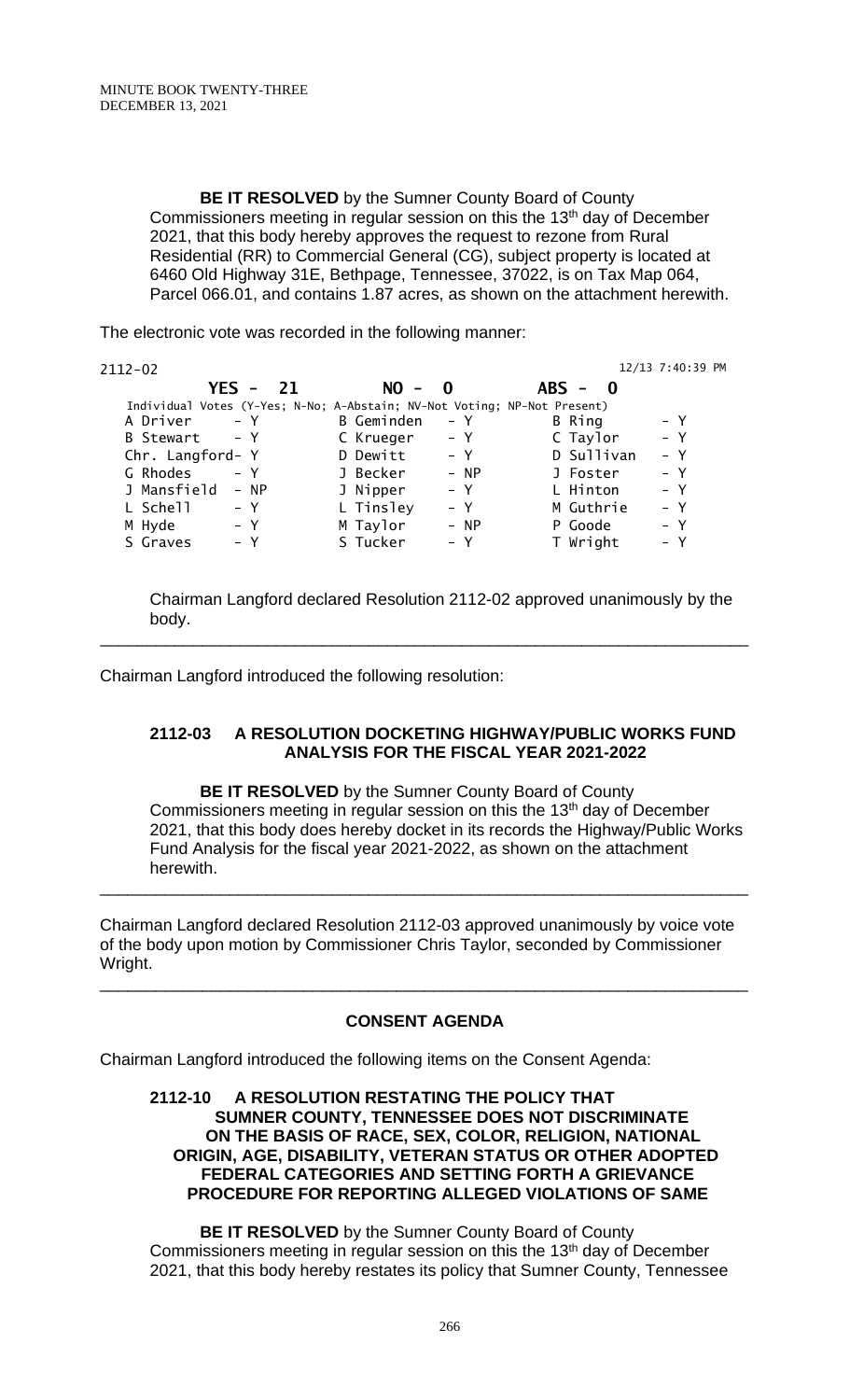does not discriminate on the basis of race, sex, color, religion, national origin, age, disability, veteran status or other adopted federal categories; and

**BE IT FURTHER RESOLVED** that this body does hereby set forth the following grievance policy to report alleged violations of same:

Any person who believes that a violation of this policy has taken place shall report same to the OFFICE OF THE HUMAN RESOURCES DIRECTOR by mail, by email, or by phone call or in person during regular business hours and a review of the claimed event(s) shall take place within a timely manner and a determination shall be provided in writing to the complaining party.

\_\_\_\_\_\_\_\_\_\_\_\_\_\_\_\_\_\_\_\_\_\_\_\_\_\_\_\_\_\_\_\_\_\_\_\_\_\_\_\_\_\_\_\_\_\_\_\_\_\_\_\_\_\_\_\_\_\_\_\_\_\_\_\_

### **2112-11 A RESOLUTION RE-APPOINTING THE JUDICIAL MAGISTRATES OF SUMNER COUNTY**

**BE IT RESOLVED** by the Sumner County Board of County Commissioners meeting in regular session on this the 13<sup>th</sup> day of December 2021, that this body hereby re-appoints the following individuals as Judicial Magistrates:

> Aker, Thomas Allen, Karla Draper, Todd H. Gilbreath, William J. Herrera, Oswaldo Hille, Jennifer L. Rice, Alexandria J. Thomas, William S. Tucker, Leslye P.

**BE IT FURTHER RESOLVED** that the Judicial Magistrates shall serve a one- year term or until a successor is appointed.

\_\_\_\_\_\_\_\_\_\_\_\_\_\_\_\_\_\_\_\_\_\_\_\_\_\_\_\_\_\_\_\_\_\_\_\_\_\_\_\_\_\_\_\_\_\_\_\_\_\_\_\_\_\_\_\_\_\_\_\_\_\_\_\_\_\_\_\_\_\_\_\_

### **2112-12 A RESOLUTION ACCEPTING THE EMPLOYMENT AGREEMENT FOR THE FINANCE DIRECTOR**

**BE IT RESOLVED** by the Sumner County Board of County Commissioners meeting in regular session on this the 13<sup>th</sup> day of December 2021, that this body does hereby accept the employment agreement for the Finance Director, as shown on the attachment herewith.

### **2112-13 A RESOLUTION ACCEPTING SUMNER COUNTY'S BUDGET CODING POLICY**

**BE IT RESOLVED** by the Sumner County Board of County Commissioners meeting in regular session on this the 13<sup>th</sup> day of December 2021, that this body does hereby accept Sumner County's Budget Coding Policy, as shown on the attachment herewith.

\_\_\_\_\_\_\_\_\_\_\_\_\_\_\_\_\_\_\_\_\_\_\_\_\_\_\_\_\_\_\_\_\_\_\_\_\_\_\_\_\_\_\_\_\_\_\_\_\_\_\_\_\_\_\_\_\_\_\_\_\_\_\_\_\_\_\_\_\_\_\_\_

\_\_\_\_\_\_\_\_\_\_\_\_\_\_\_\_\_\_\_\_\_\_\_\_\_\_\_\_\_\_\_\_\_\_\_\_\_\_\_\_\_\_\_\_\_\_\_\_\_\_\_\_\_\_\_\_\_\_\_\_\_\_\_\_\_\_\_\_\_\_\_\_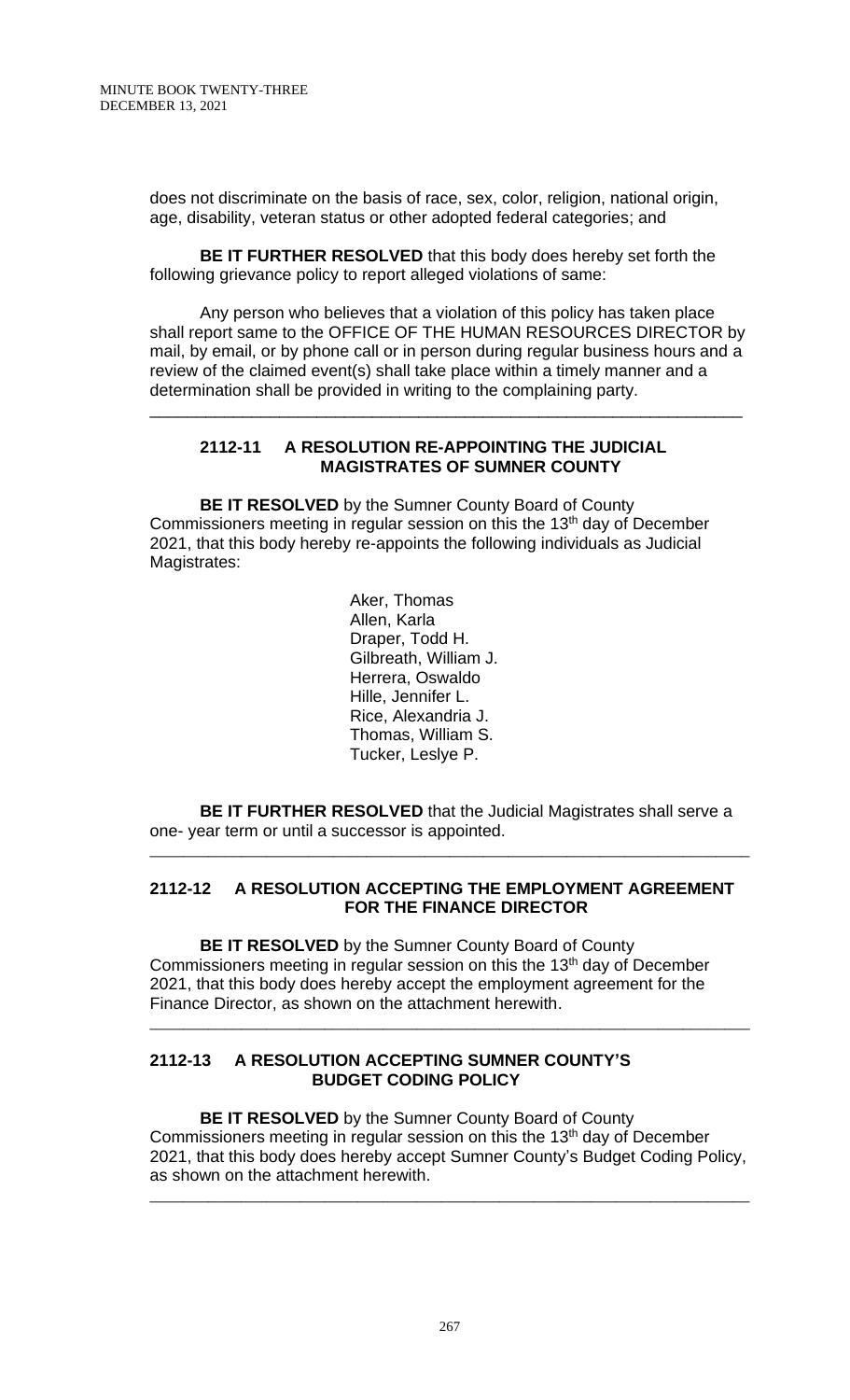### **2112-14 A RESOLUTION APPROPRIATING \$7,500.00 FROM ACCESS AND VISITATION GRANT FOR JUVENILE COURT**

**BE IT RESOLVED** by the Sumner County Board of County Commissioners meeting in regular session on this the 13<sup>th</sup> day of December 2021, that this body hereby appropriates \$7,500.00 from Access and Visitation Grant for Juvenile Court, as shown on the attachment herewith.

\_\_\_\_\_\_\_\_\_\_\_\_\_\_\_\_\_\_\_\_\_\_\_\_\_\_\_\_\_\_\_\_\_\_\_\_\_\_\_\_\_\_\_\_\_\_\_\_\_\_\_\_\_\_\_\_\_\_\_\_\_\_\_\_\_\_\_\_\_\_\_\_

#### **2112-15 A RESOLUTION APPROPRIATING \$50,425.00 AS SUB- RECIPIENT OF CITY OF GALLATIN'S DEPARTMENT OF JUSTICE GRANT FOR THE SUMNER COUNTY SHERIFF'S OFFICE**

**BE IT RESOLVED** by the Sumner County Board of County Commissioners meeting in regular session on this the 13<sup>th</sup> day of December 2021, that this body hereby appropriates \$50,425.00 as sub-recipient of City of

Gallatin's Department of Justice Grant for the Sumner County Sheriff's Office, as shown on the attachment herewith.

\_\_\_\_\_\_\_\_\_\_\_\_\_\_\_\_\_\_\_\_\_\_\_\_\_\_\_\_\_\_\_\_\_\_\_\_\_\_\_\_\_\_\_\_\_\_\_\_\_\_\_\_\_\_\_\_\_\_\_\_\_\_\_\_\_\_\_\_\_\_\_\_

#### **2112-16 A RESOLUTION FROM THE CITY OF HENDERSONVILLE REQUESTING TO PARTNER WITH SUMNER COUNTY GOVERNMENT FOR IMPROVEMENTS TO THE NEW SHACKLE ISLAND/DRAKES CREEK ROAD INTERSECTION AND APPROPRIATING \$4,500.00 FROM GENERAL FUND UNASSIGNED FUND BALANCE FOR ENGINEERING SERVICES**

**BE IT RESOLVED** by the Sumner County Board of County Commissioners meeting in regular session on this the 13<sup>th</sup> day of December 2021, that this body does hereby endorse a request from the City of Hendersonville to partner with Sumner County Government for improvements to the new Shackle Island/Drakes Creek Road intersection and to appropriate \$4,500.00 for engineer services, as shown on the attachment herewith.

\_\_\_\_\_\_\_\_\_\_\_\_\_\_\_\_\_\_\_\_\_\_\_\_\_\_\_\_\_\_\_\_\_\_\_\_\_\_\_\_\_\_\_\_\_\_\_\_\_\_\_\_\_\_\_\_\_\_\_\_\_\_\_\_\_\_\_\_\_\_\_\_

#### **2112-17 A RESOLUTION APPROPRIATING UP TO \$20,000.00 FROM CAPITAL PROJECTS RESTRICTED FUND BALANCE FOR COMMISSION CHAMBER SPEAKER UPGRADES**

**BE IT RESOLVED** by the Sumner County Board of County Commissioners meeting in regular session on this the 13<sup>th</sup> day of December 2021, that this body does hereby appropriate up to \$20,000.00 from capital projects restricted fund balance for commission chamber speaker upgrades, as shown on the attachment herewith.

\_\_\_\_\_\_\_\_\_\_\_\_\_\_\_\_\_\_\_\_\_\_\_\_\_\_\_\_\_\_\_\_\_\_\_\_\_\_\_\_\_\_\_\_\_\_\_\_\_\_\_\_\_\_\_\_\_\_\_\_\_\_\_\_\_\_\_\_\_\_\_\_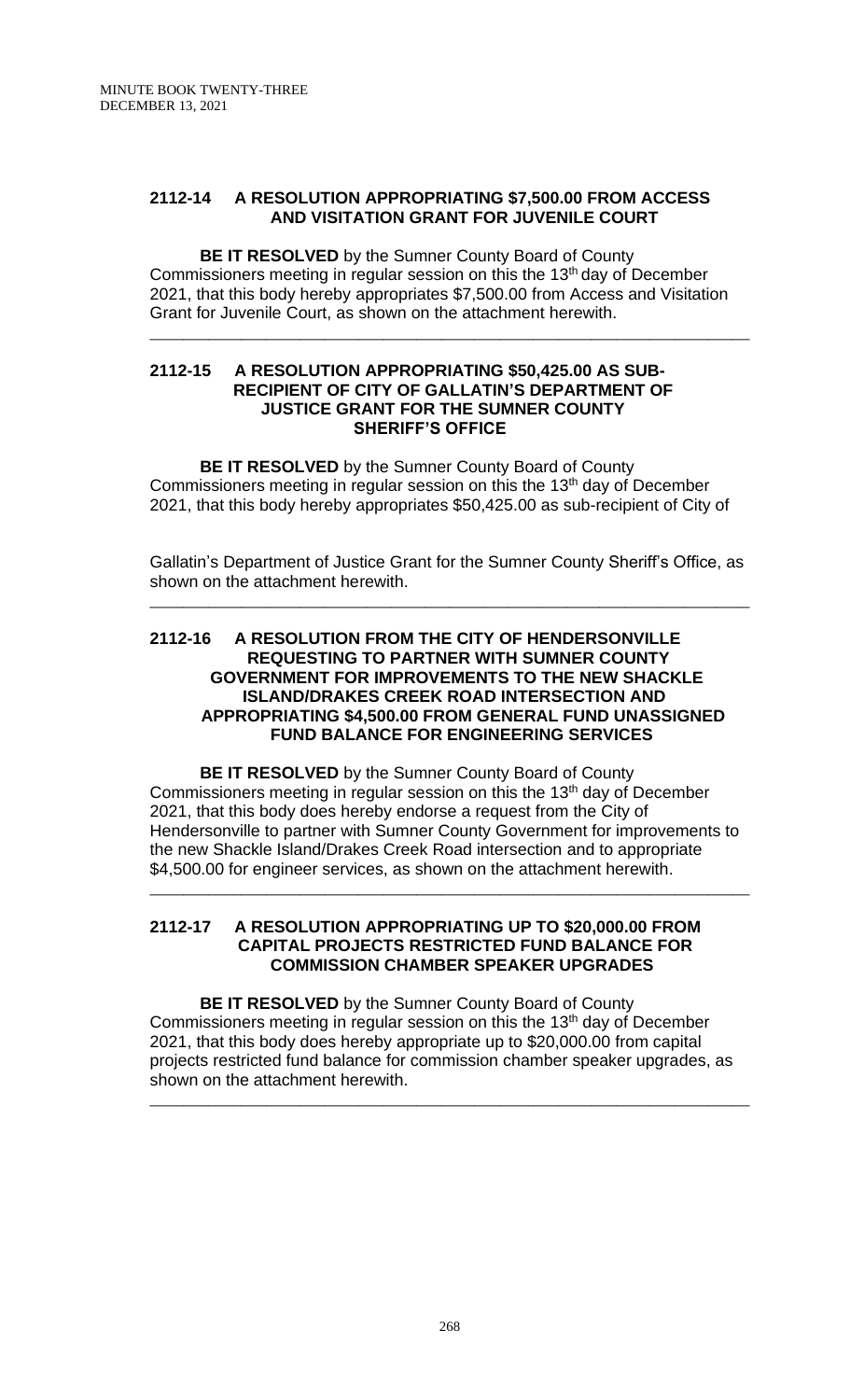## **2112-18 A RESOLUTION APPROPRIATING \$39,517.00 FROM THE TENNESSEE HIGHWAY SAFETY OFFICE RECOVERY COURT ENHANCEMENT GRANT FOR THE DRUG COURT**

**BE IT RESOLVED** by the Sumner County Board of County Commissioners meeting in regular session on this the 13<sup>th</sup> day of December 2021, that this body hereby appropriates \$39,517.00 from the Tennessee Highway Safety Office Recovery Court Enhancement Grant for the Drug Court, as shown on the attachment herewith.

## **2112-19 A RESOLUTION APPROVING THE FISCAL YEAR 2021-2022 SUMNER COUNTY BOARD OF EDUCATION GENERAL PURPOSE SCHOOL FUND BUDGET AMENDMENTS**

\_\_\_\_\_\_\_\_\_\_\_\_\_\_\_\_\_\_\_\_\_\_\_\_\_\_\_\_\_\_\_\_\_\_\_\_\_\_\_\_\_\_\_\_\_\_\_\_\_\_\_\_\_\_\_\_\_\_\_\_\_\_\_\_\_\_\_\_\_\_\_\_

**BE IT RESOLVED** by the Sumner County Board of County Commissioners meeting in regular session on this the 13<sup>th</sup> day of December 2021, that this body does hereby approve the 2021-2022 Sumner County Board of Education General Purpose School Fund budget amendments, as shown on the attachment herewith.

\_\_\_\_\_\_\_\_\_\_\_\_\_\_\_\_\_\_\_\_\_\_\_\_\_\_\_\_\_\_\_\_\_\_\_\_\_\_\_\_\_\_\_\_\_\_\_\_\_\_\_\_\_\_\_\_\_\_\_\_\_\_\_\_\_\_\_\_\_\_\_\_

### **2112-20 A RESOLUTION DOCKETING SUMNER COUNTY BOARD OF EDUCATION SCHOOL FUND BUDGET AMENDMENTS FOR THE FISCAL YEAR 2021-2022**

**BE IT RESOLVED** by the Sumner County Board of County Commissioners meeting in regular session on this the 13<sup>th</sup> day of December 2021, that this body does hereby docket in its records the Sumner County Board of Education School Fund Budget Amendments for the fiscal year 2021-2022, as shown on the attachment herewith.

\_\_\_\_\_\_\_\_\_\_\_\_\_\_\_\_\_\_\_\_\_\_\_\_\_\_\_\_\_\_\_\_\_\_\_\_\_\_\_\_\_\_\_\_\_\_\_\_\_\_\_\_\_\_\_\_\_\_\_\_\_\_\_\_

#### **2112-21 A RESOLUTION APPROPRIATING \$4,995.00 FOR 2021 TSLA TECHNOLOGY GRANT AWARDED TO THE SUMNER COUNTY ARCHIVES**

**BE IT RESOLVED** by the Sumner County Board of County Commissioners meeting in regular session on this the 13<sup>th</sup> day of December 2021, that this body hereby appropriates \$4,995.00 for 2021 TSLA Technology grant awarded to the Sumner County Archives, as shown on the attachment herewith.

\_\_\_\_\_\_\_\_\_\_\_\_\_\_\_\_\_\_\_\_\_\_\_\_\_\_\_\_\_\_\_\_\_\_\_\_\_\_\_\_\_\_\_\_\_\_\_\_\_\_\_\_\_\_\_\_\_\_\_\_\_\_\_\_

### **2112-22 A RESOLUTION APPROPRIATING \$752.50 FROM GENERAL FUND UNASSIGNED FUND BALANCE FOR PROPERTY TAXES OWED TO THE CITY OF GALLATIN FROM THE SALE OF DELINQUENT TAX PROPERTY IN FISCAL YEAR 2021**

**BE IT RESOLVED** that the Sumner County Board of County Commissioners meeting in regular session on this the 13<sup>th</sup> day of December 2021, that this body hereby appropriates \$752.50 from general fund unassigned fund balance for property taxes owed to the City of Gallatin from the sale of delinquent tax property in fiscal year 2021, as shown on the attachment herewith. \_\_\_\_\_\_\_\_\_\_\_\_\_\_\_\_\_\_\_\_\_\_\_\_\_\_\_\_\_\_\_\_\_\_\_\_\_\_\_\_\_\_\_\_\_\_\_\_\_\_\_\_\_\_\_\_\_\_\_\_\_\_\_\_\_\_\_\_\_\_\_\_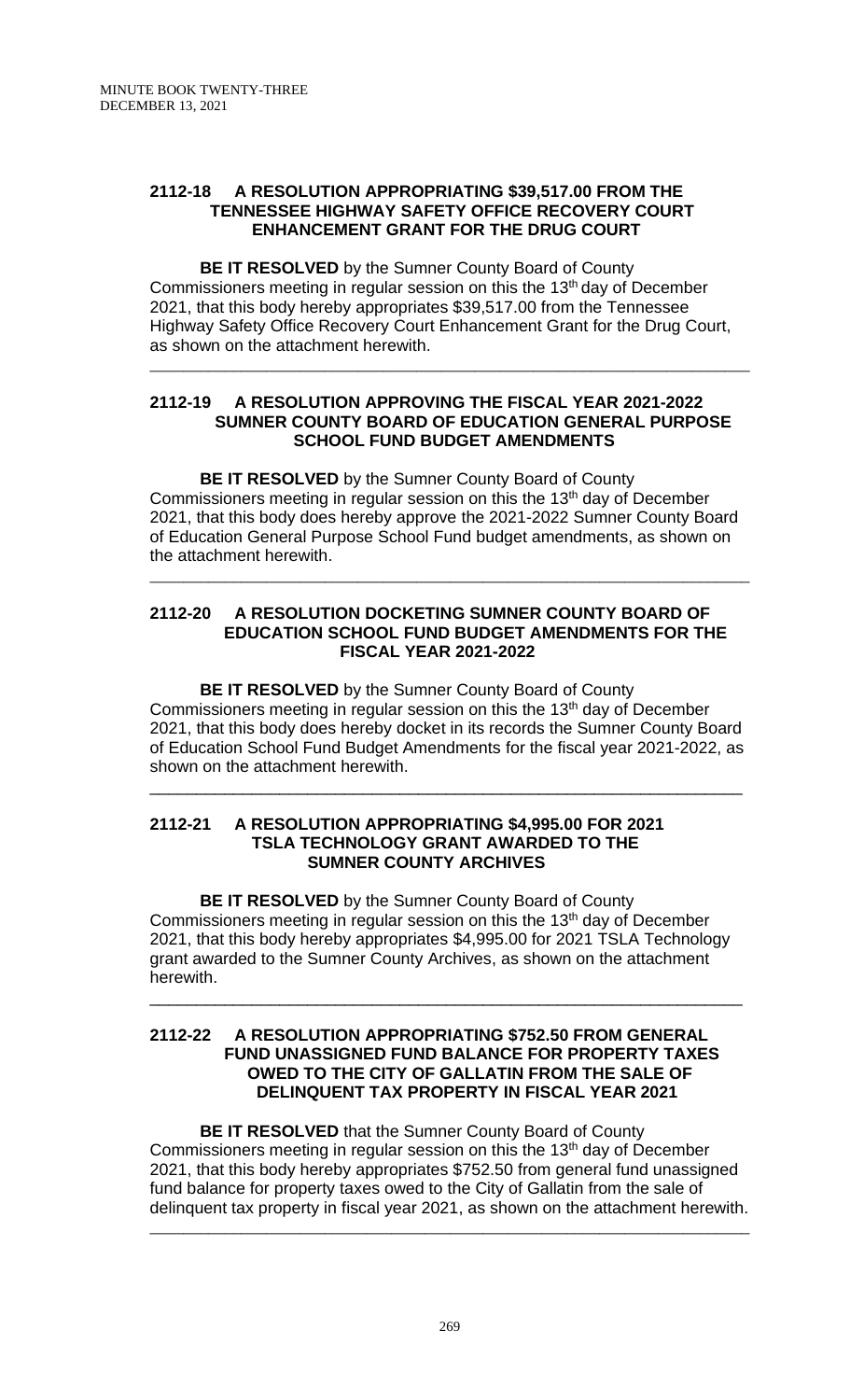## **2112-23 A RESOLUTION APPROVING THE OFFICIAL ROAD LIST OF SUMNER COUNTY AS ATTACHED HEREWITH**

**BE IT RESOLVED** by the Sumner County Board of County Commissioners meeting in regular session on this 13<sup>th</sup> day of December 2021, that this body, upon recommendation of the Road Superintendent and Road Committee, hereby adopts and approves Exhibit A attached herewith as the official Road List of Sumner County; and

**BE IT FURTHER RESOLVED** that the County Clerk is directed to enter the attached list in the official records of this body.

| <b>Tax Refunds</b>                |                |        |
|-----------------------------------|----------------|--------|
| <b>Anchor Marina</b>              | \$             | 1.00   |
| <b>Filmwerks LLC</b>              | \$             | 13.00  |
| <b>Smile Doctors of Tennessee</b> | $\mathfrak{S}$ | 131.00 |
|                                   |                |        |

Chairman Langford declared the items on the Consent Agenda, approved unanimously by voice vote of the body upon motion by Commissioner Wright, seconded by Commissioner Foster.

\_\_\_\_\_\_\_\_\_\_\_\_\_\_\_\_\_\_\_\_\_\_\_\_\_\_\_\_\_\_\_\_\_\_\_\_\_\_\_\_\_\_\_\_\_\_\_\_\_\_\_\_\_\_\_\_\_\_\_\_\_\_\_\_\_\_\_\_\_\_\_\_\_\_\_

# **REPORT FROM COUNTY OFFICIALS**

County Officials filed the following reports: County Investments, County General Fund, County Debt Service Fund, County Highway Fund, County Capital Outlay Fund, School General Purpose Fund, School Federal Projects Fund, School Food Service Fund, Employee Health Insurance Trust Fund, Employee Dental Insurance Trust Fund, Casualty Insurance Trust Fund, County Trustee Funds, Special Reports: County Dental Insurance Claim Payments, County Health Insurance Claim Payments, County Property Tax Collections, County EMS Billing/Collections/Balances, County Sales Tax Collections, County Wheel Tax Collections, County Tax Rates/Property Values and County School Loan Program Rates. Approval of the filing of these records does not certify to the accuracy of the documents.

Chairman Langford introduced the following resolution:

#### **2112-NOT A RESOLUTION TO APPROVE AND ACCEPT APPLICATIONS FOR NOTARIES PUBLIC POSITIONS AND PERSONAL SURETY GUARANTORS**

 **WHEREAS,** according to the law of the State of Tennessee, an individual must apply for the office of notary public in the county of residence, or of their principal place of business; and

 **WHEREAS**, state statute requires personal sureties making bonds for Notaries publics to be approved by the Sumner County Commission; and

**WHEREAS,** said applicant must be approved by the County Commission assembled; and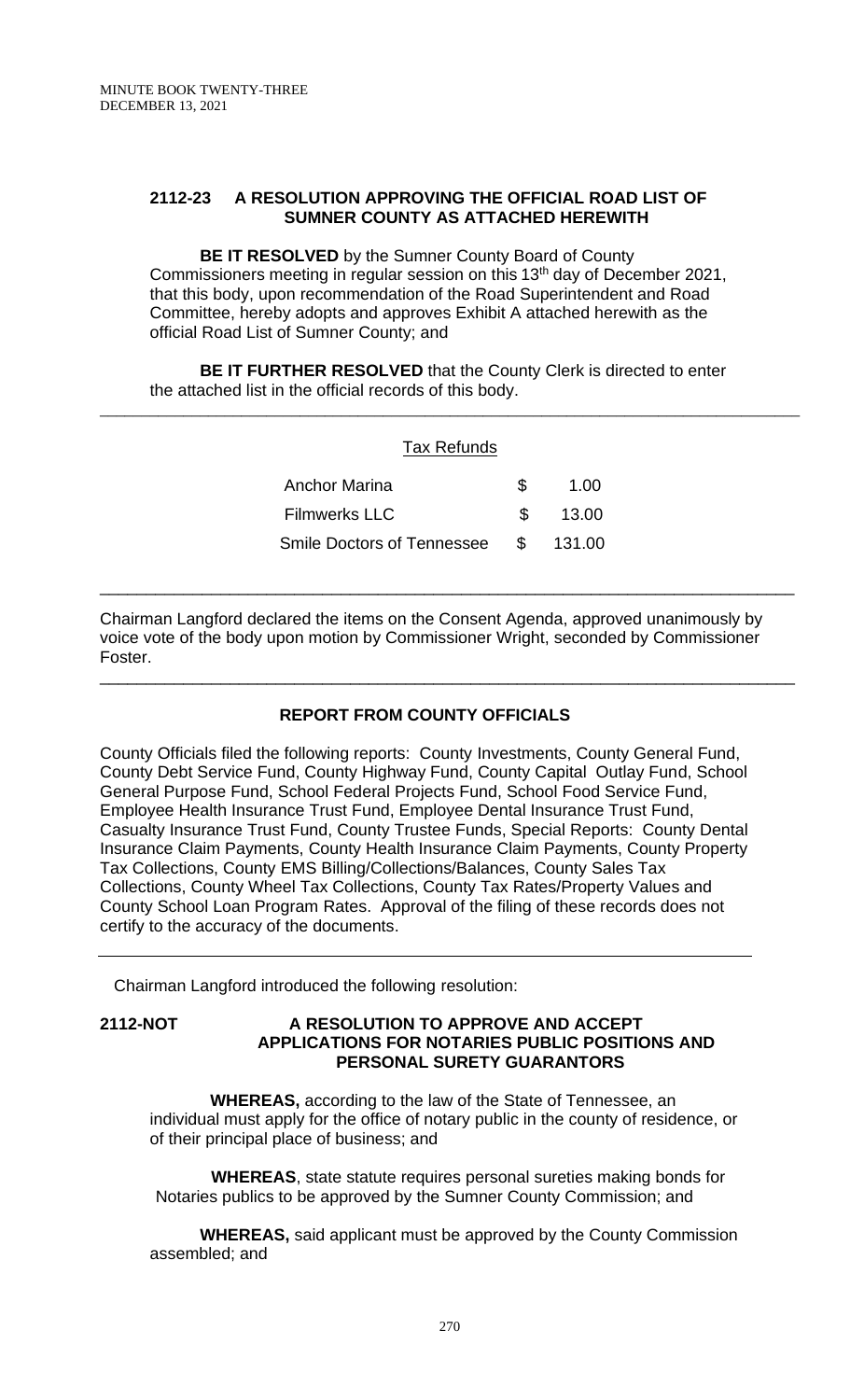**WHEREAS,** Bill Kemp, Sumner County Clerk, has certified according to the records of his office that the persons named on the attached listing labeled "SUMNER COUNTY NOTARY PUBLIC APPLICATIONS and SURETY GUARANTORS" have duly applied for the positions so sought; and

#### **BE IT FURTHER RESOLVED THAT THIS TAKE EFFECT FROM AND AFTER PASSAGE.**

### **NOTARIES PUBLIC TO BE ELECTED**

 **–––––––––––––––––––––––––––––––––––––––––––––––––––––––––**

BETH ALLEN SHERRI A MEARS CHARLES L ANDREWS TYLER MILES S L BAUMAN JAMES MURPHY DEBRA BONNER PATRICIA M NEELY LEKESIA BOWERS AUDREA C NEUMAIR MISTY L BRIGHAM MANDY L OAKS LORIA BROOKS CHARLENE OJITO TOBAR CARRIE L COOK HOLLY OLENDORF PAULA CROSSLAND DIANA L PORTER KENNETH CURTIS LINDA E RAGAINS RENETTA DANIELS TAMARA V RICHARDS JERRY D DAVIS NAOMI P RIGGINS MORGAN ELLIS RACHEL ROBERSON CHRIS FELTZ KIM A SCHWIND RAPHAEL GIRALDO BARBARA SHERRELL BETH HAZELWOOD HILARY R SPELLINGS VICTOR HAZELWOOD KRISTI STEGALL TAYLOR HUDSON COLLEEN STURGIS DIRK JOHNSON BRITNEY SUDDUTH MARY ELIZABETH KEACH ALLEN SYKES RHONDA LADD NOAH H SYKES TALI LETUA NA SARAH TEMPLETON RHONDA MARTIN BRAD TUTTLE STORMEY ANNA MAYNARD BARRETT ANGELA YORK FREDERICK L MCCOLLUM

Upon motion of Commissioner Ring, seconded by Commissioner Foster, voting was recorded in the following manner:

\_\_\_\_\_\_\_\_\_\_\_\_\_\_\_\_\_\_\_\_\_\_\_\_\_\_\_\_\_\_\_\_\_\_\_\_\_\_\_\_\_\_\_\_\_\_\_\_\_\_\_\_\_\_\_\_\_\_\_\_\_\_\_\_\_\_\_\_\_\_

| 2112-NOT         |                                                                          |                   |              |            | 12/13 7:41:46 PM |
|------------------|--------------------------------------------------------------------------|-------------------|--------------|------------|------------------|
| $YES -$          | 21                                                                       | $NO -$            | $\mathbf{0}$ | <b>ABS</b> | $\mathbf{0}$     |
|                  | Individual Votes (Y-Yes; N-No; A-Abstain; NV-Not Voting; NP-Not Present) |                   |              |            |                  |
| A Driver         | $- Y$                                                                    | <b>B</b> Geminden | – Y          | B Ring     | – Y              |
| B Stewart        | $- Y$                                                                    | C Krueger         | $- Y$        | C Taylor   | $- Y$            |
| Chr. Langford- Y |                                                                          | D Dewitt          | – Y          | D Sullivan | $- Y$            |
| G Rhodes         | $- Y$                                                                    | J Becker          | $- NP$       | J Foster   | $- Y$            |
| J Mansfield      | - NP                                                                     | J Nipper          | $- Y$        | L Hinton   | $- Y$            |
| L Schell         | $- Y$                                                                    | L Tinsley         | $- Y$        | M Guthrie  | $- Y$            |
| M Hyde           | – Y                                                                      | M Taylor          | $- NP$       | P Goode    | $- Y$            |
| S Graves         | – Y                                                                      | S Tucker          | $- Y$        | T Wright   | $- Y$            |
|                  |                                                                          |                   |              |            |                  |

Chairman Langford declared the election of Notaries Public by the body.

\_\_\_\_\_\_\_\_\_\_\_\_\_\_\_\_\_\_\_\_\_\_\_\_\_\_\_\_\_\_\_\_\_\_\_\_\_\_\_\_\_\_\_\_\_\_\_\_\_\_\_\_\_\_\_\_\_\_\_\_\_\_\_\_\_\_\_\_\_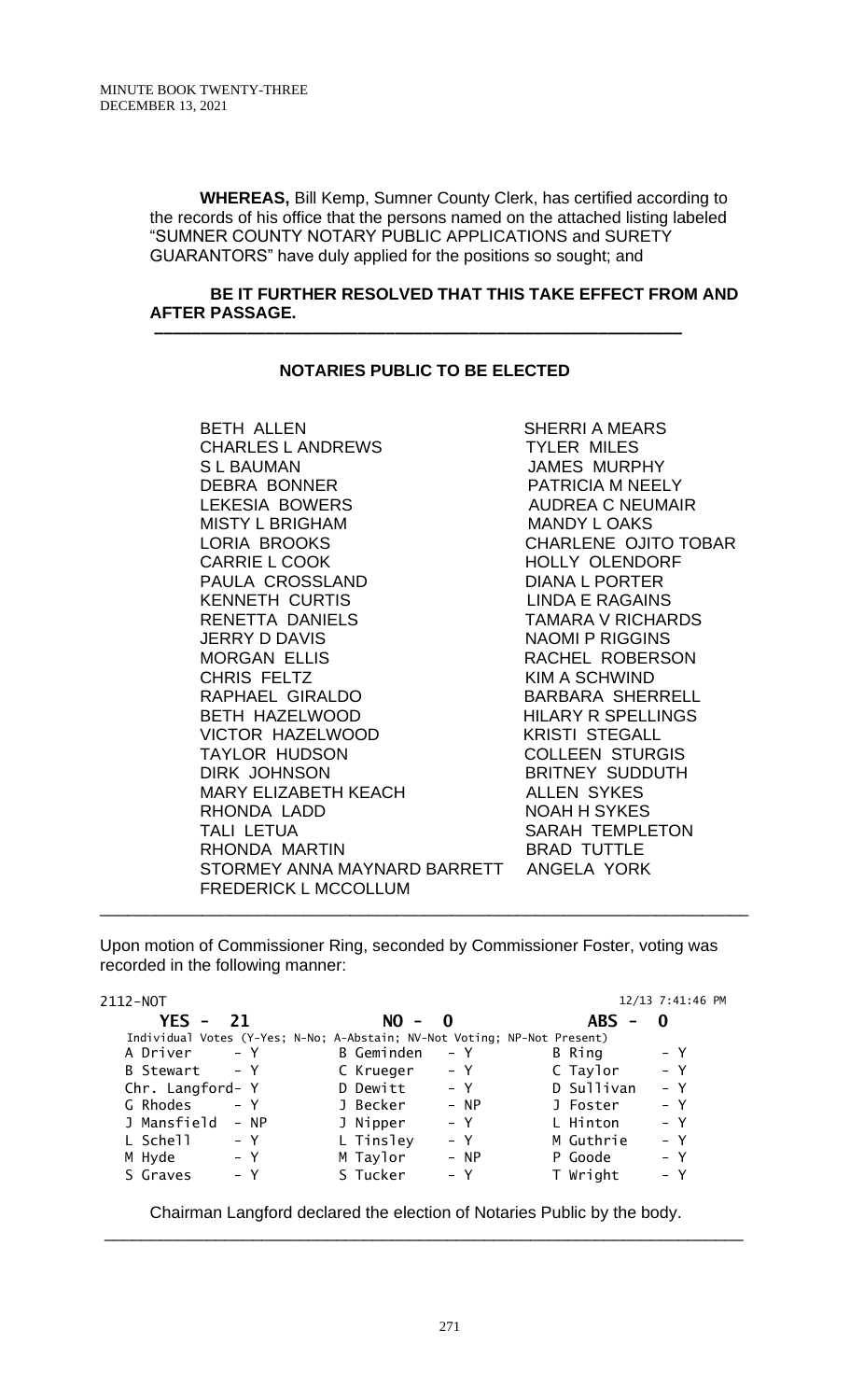# **COMMITTEE ON COMMITTEES**

Commissioner Goode announced the following reappointments to the E-911 Board and moved to group and approve, seconded by Commissioner Rhodes.

- Paul Harbsmeier, present member, 4-year term
- Archie P. McKinnis, present member, 4-year term

Chairman Langford declared the reappointment of Mr. Harbsmeier and McKinnis to the E-911 Board approved unanimously by voice vote of the body.

Commissioner Goode announced the following reappointments to the Sumner County Joint Economic & Community Development Board and moved to group and approve, seconded by Commissioner Tucker.

- Tony Bentle, Business Community Westmoreland, 2-year term
- Frank Flynn, Green Belt Representative, 2-year term
- Mike Fussell, Business Community Hendersonville, 2-year term

Chairman Langford declared the reappointments of Mr. Bentle, Mr. Flynn and Mr. Fussell to the Sumner County Joint Economic & Community Development Board approved by the body upon unanimous voice vote.

# **EDUCATION COMMITTEE**

**\_\_\_\_\_\_\_\_\_\_\_\_\_\_\_\_\_\_\_\_\_\_\_\_\_\_\_\_\_\_\_\_\_\_\_\_\_\_\_\_\_\_\_\_\_\_\_\_\_\_\_\_\_\_\_\_\_\_\_\_\_\_\_\_\_\_\_\_\_\_**

There was no report from the Education Committee.

# **HIGHWAY COMMITTEE**

**\_\_\_\_\_\_\_\_\_\_\_\_\_\_\_\_\_\_\_\_\_\_\_\_\_\_\_\_\_\_\_\_\_\_\_\_\_\_\_\_\_\_\_\_\_\_\_\_\_\_\_\_\_\_\_\_\_\_\_\_\_\_\_\_\_\_\_\_\_\_**

Commissioner Hinton reported that road salt came in but there is a delay in black top because no line paint. Also increase in prices across the board for supplies and material.

# **GENERAL OPERATIONS COMMITTEE**

**\_\_\_\_\_\_\_\_\_\_\_\_\_\_\_\_\_\_\_\_\_\_\_\_\_\_\_\_\_\_\_\_\_\_\_\_\_\_\_\_\_\_\_\_\_\_\_\_\_\_\_\_\_\_\_\_\_\_\_\_\_\_\_\_\_\_\_\_\_\_**

There was no report from the General Operations Committee.

# **EMERGENCY SERVICES COMMITTEE**

**\_\_\_\_\_\_\_\_\_\_\_\_\_\_\_\_\_\_\_\_\_\_\_\_\_\_\_\_\_\_\_\_\_\_\_\_\_\_\_\_\_\_\_\_\_\_\_\_\_\_\_\_\_\_\_\_\_\_\_\_\_\_\_\_\_\_\_\_\_\_**

Commissioner Driver introduced the following resolution and moved for approval, seconded by Commissioner Krueger.

### **2112-04 A RESOLUTION INCREASING AMBULANCE TRANSPORT RATES**

**WHEREAS** medical supplies costs and required training have steadily increased over the past five years; and

**WHEREAS** to maintain the high standard of care provided by the Sumner County Ambulance Service, it is necessary that rates for transports be increased.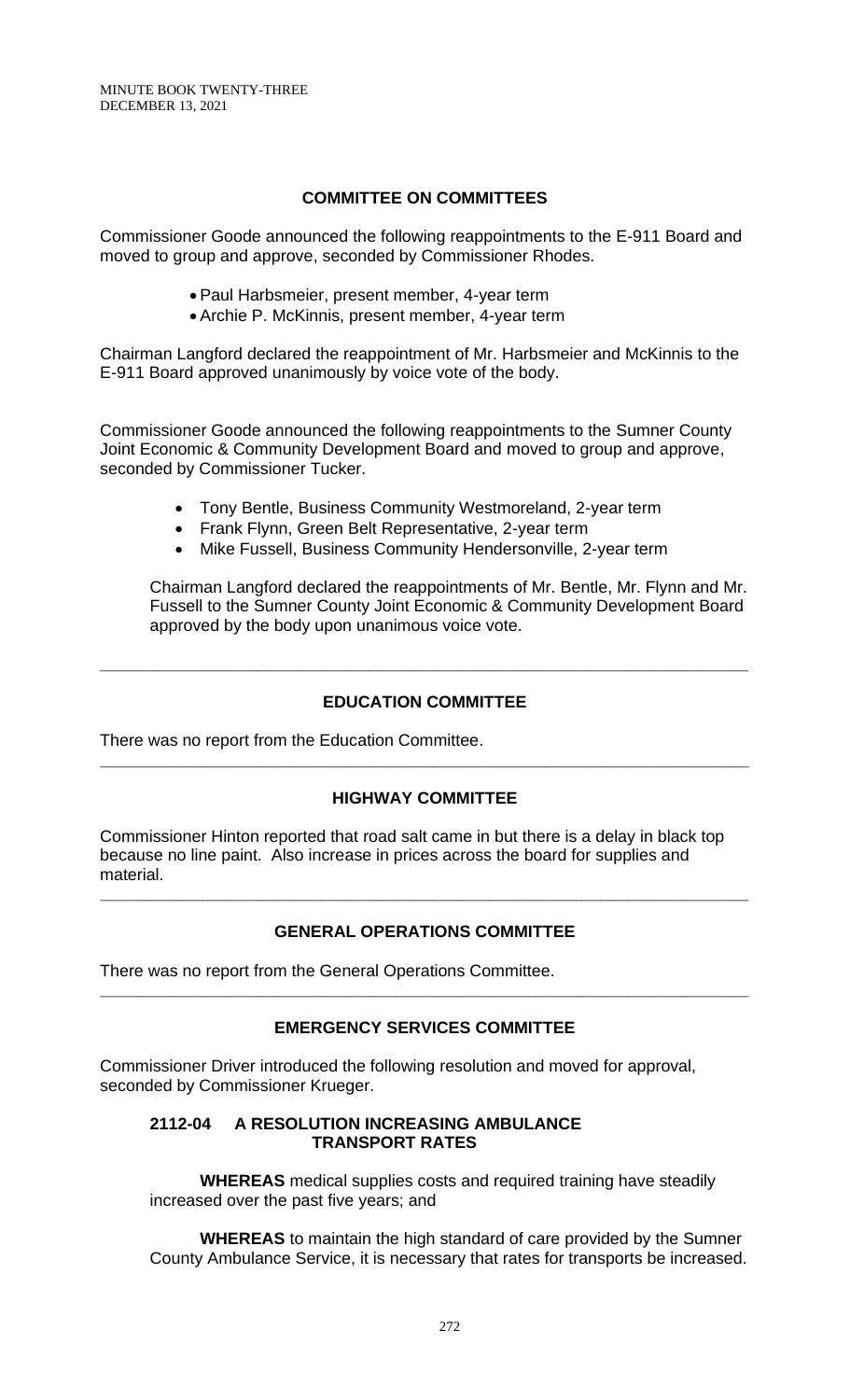**THEREFORE BE IT RESOLVED** by the Sumner County Board of County Commissioners meeting in regular session on this the 13<sup>th</sup> day of December 2021, that this body does hereby increase the ambulance transport rates as follows:

| <b>Description</b>                    | <b>Current</b> | <b>Proposed</b> |  |
|---------------------------------------|----------------|-----------------|--|
| A2 Comprehen Transport - SUMN         | 900.00<br>\$   | \$1,215.00      |  |
| ALS Emerg Transport - SUMN            | 800.00         | \$1,080.00      |  |
| ALS Non Emerg Transport - SUMN        | 700.00         | \$945.00        |  |
| <b>BLS Emerg Transport - SUMN</b>     | 650.00         | \$ 878.00       |  |
| <b>BLS Non Emerg Transport - SUMN</b> | 500.00         | \$675.00        |  |
| Mileage - SUMN                        | 13.00          | 17.55<br>S      |  |
| Specialty Care Transport - SUMN       | \$1,100.00     | \$1,485.00      |  |

**BE IT RESOLVED** that the proposed rates shall become effective at 12:01 a.m. on January 1, 2022 and continue until the collection need is met.

Chairman Langford declared Resolution 2112-04 approved by the body upon unanimous voice vote.

# **FIANANCIAL MANAGEMENT**

**\_\_\_\_\_\_\_\_\_\_\_\_\_\_\_\_\_\_\_\_\_\_\_\_\_\_\_\_\_\_\_\_\_\_\_\_\_\_\_\_\_\_\_\_\_\_\_\_\_\_\_\_\_\_\_\_\_\_\_\_\_\_\_\_\_\_\_\_\_\_**

There was no report from Financial Management.

# **LEGISLATIVE COMMITTEE**

**\_\_\_\_\_\_\_\_\_\_\_\_\_\_\_\_\_\_\_\_\_\_\_\_\_\_\_\_\_\_\_\_\_\_\_\_\_\_\_\_\_\_\_\_\_\_\_\_\_\_\_\_\_\_\_\_\_\_\_\_\_\_\_\_\_\_\_\_\_\_**

Chairman Langford noted that Resolution 2112-07 should be under Budget Committee.

Commissioner Ring introduced the following resolution and moved for approval, seconded by Commissioner Geminden.

#### **2112-05 A RESOLUTION RATIFYING PROPOSED AMENDMENTS TO THE SUMNER COUNTY COMPREHENSIVE GROWTH PLAN, AND FORWARDING THE SAME TO THE LOCAL GOVERNMENT PLANNING ADVISORY COMMITTEE**

**WHEREAS** the state's comprehensive growth policy is intended to provide an orderly framework for municipal and county growth; and

**WHEREAS** Tennessee state law requires that Counties shall adopt a Comprehensive Growth Plan as stipulated within Public Chapter 1101, adopted by the Tennessee State Legislature in May of 1998; and

**WHEREAS** in the year 2000, the constituent local governments within Sumner County did adopt a Comprehensive Growth Plan in accordance with state law; and

**WHEREAS** it has now been over 20 years since this Countywide Comprehensive Growth Plan has been updated; and

**WHEREAS** in 2018, elected leaders from across the County did request that Municipal and County planning staff members begin the process of researching and crafting proposed amendments to the County's Comprehensive Growth Plan; and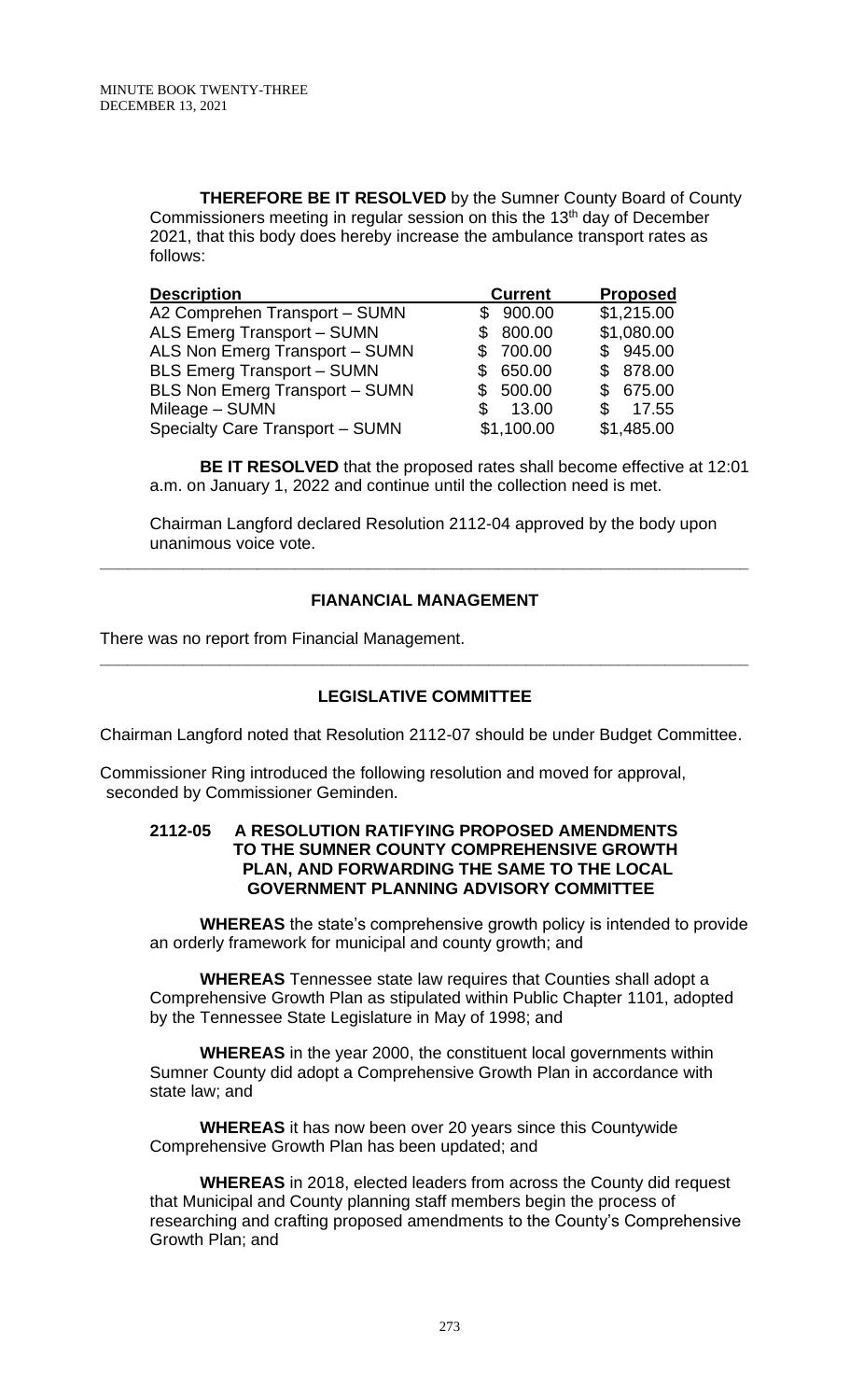**WHEREAS** Municipal and County planning staff members have worked diligently over the last three (3) years to identify areas of future growth, and to produce a set of maps indicating proposed amendments to the County's Comprehensive Growth Plan; and

**WHEREAS** several of the cities of Sumner County are requesting changes to their existing Urban Growth Boundaries; and

**WHEREAS** such cities of Sumner County did formally approve by resolution and forwarded their proposed changes as required by State Law; and

**WHEREAS** the County is not proposing changes to the Planned Growth and Rural areas of the County's Comprehensive Growth Plan except where affected by municipal amendments; and

**WHEREAS** the Greater Nashville Regional Council provided invaluable technical assistance in assembling a set of maps depicting proposed changes; and

**WHEREAS** maps attached to this Resolution as "Exhibit A", depict Urban Growth Boundaries, County Planned Growth Areas and County Rural Areas; and

**WHEREAS** the Mayor of Sumner County did convene the Coordinating Committee in accordance with State law on June 29, 2021; and

**WHEREAS** the Coordinating Committee did hold the first of two required public hearings at Hendersonville City Hall on October 5, 2021, such hearing being advertised in a newspaper of General Circulation in the County 15 days prior to the meeting in accordance with applicable state law; and

**WHEREAS** the Coordinating Committee did hold the second of two required public hearings at Portland City Hall on November 4, 2021, such hearing being advertised in a newspaper of General Circulation in the County 15 days prior to the meeting in accordance with applicable state law; and

**WHEREAS** following such required public hearings, the Coordinating Committee did vote on November 4, 2021, to approve the proposed revisions to the County's Comprehensive Growth Plan, and to forward such plan for ratification by the governing bodies of the County's Municipal Governments and to the Sumner County Commission.

**NOW, THEREFORE, BE IT RESOLVED** by the Sumner County Board of County Commissioners meeting in regular session on this the 13<sup>th</sup> day of December 2021, that this body does hereby ratify the proposed revisions to the County's Comprehensive Growth Plan depicted upon the maps attached to this document as "Exhibit A".

**AND BE IT FURTHER RESOLVED** that a signed copy of this approved Resolution shall be forwarded to the Local Government Planning Advisory Committee as soon as is practicable.

Chairman Langford declared Resolution 2112-05 approved by the body upon unanimous voice vote.

\_\_\_\_\_\_\_\_\_\_\_\_\_\_\_\_\_\_\_\_\_\_\_\_\_\_\_\_\_\_\_\_\_\_\_\_\_\_\_\_\_\_\_\_\_\_\_\_\_\_\_\_\_\_\_\_\_\_\_\_\_\_\_\_\_\_\_\_\_\_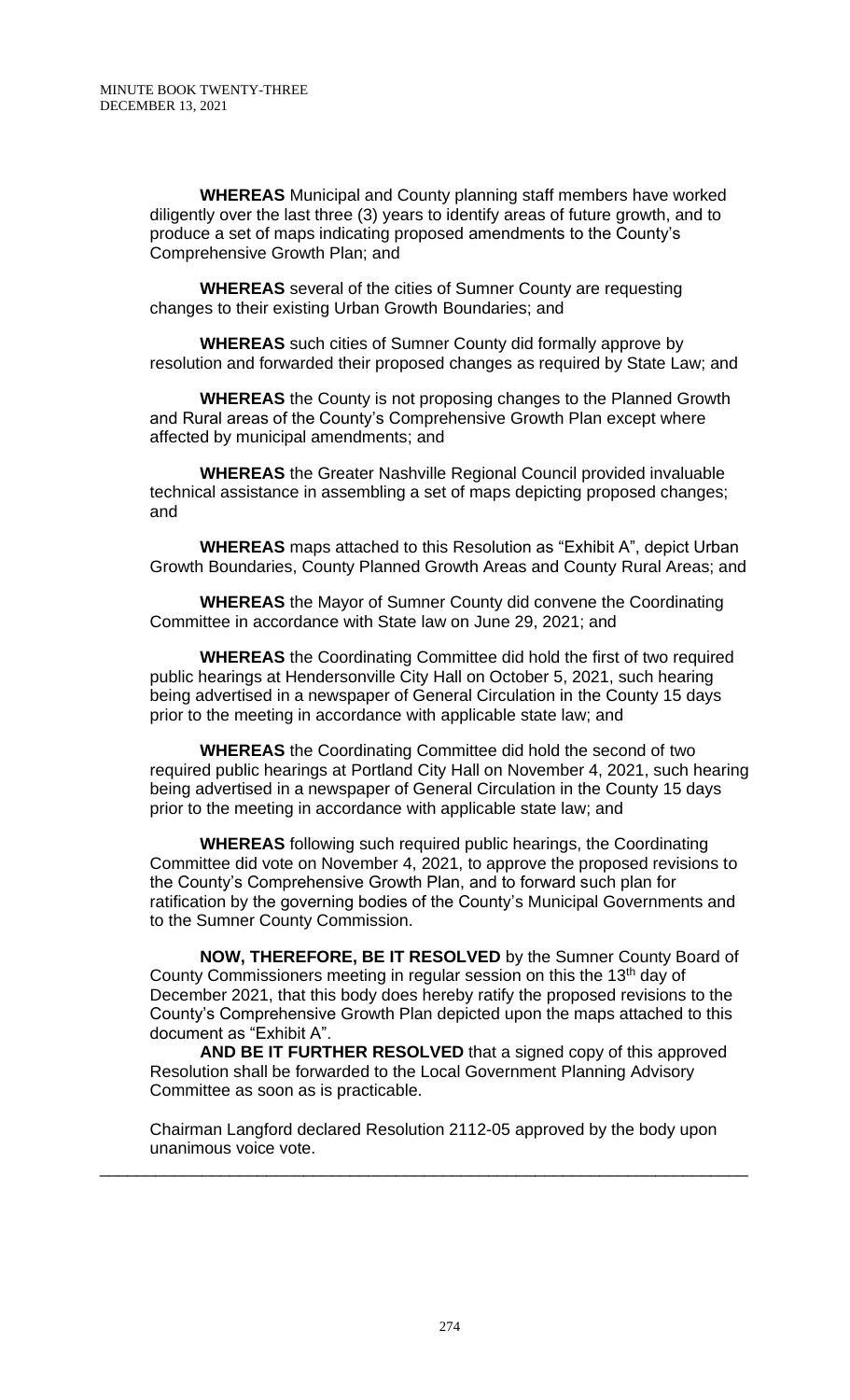Commissioner Ring introduced the following Resolution and moved for approval, seconded by Commissioner Tucker.

#### **2112-06 A RESOLUTION SETTING THE REGULAR MEETINGS OF THE SUMNER COUNTY BOARD OF COUNTY COMMISSIONERS DURING THE 2022 CALENDAR YEAR**

**BE IT RESOLVED** by the Sumner County Board of County Commissioners meeting in regular session on this the 13<sup>th</sup> day of December 2021, that this body hereby sets its regular meetings at 7:00 p.m. (local time) at the Sumner County Administration Building, 355 North Belvedere Drive, Gallatin, Tennessee, on the following dates in 2022:

Monday, January 24, 2022 (4<sup>th</sup> Monday) Monday, July 18, 2022 (3<sup>rd</sup> Monday)<br>Monday, February 28, 2022 (4<sup>th</sup> Monday) Monday, August 15, 2022 (3<sup>rd</sup> Monday) Monday, February 28, 2022 (4<sup>th</sup> Monday) Monday, March 21, 2022  $(3<sup>rd</sup>$  Monday) Monday, April 18, 2022 (3rd Monday) Monday, May 16, 2022 (3rd Monday) Monday, June 13, 2022 (2<sup>nd</sup> Monday)

<sup>rd</sup> Monday) Monday, September 19, 2022 (3<sup>rd</sup> Monday) Monday, October 17, 2022 (3rd Monday) <sup>rd</sup> Monday) Monday, November 14, 2022 (2<sup>nd</sup> Monday) <sup>nd</sup> Monday) Monday, December 12, 2022 (2<sup>nd</sup> Monday)

**BE IT FURTHER RESOLVED** that this body shall consider at such meetings all matters which may properly be considered at regular meetings of this body; and

**BE IT FURTHER RESOLVED** that the County Clerk is directed to have published the required notice of this resolution.

Commissioner Kreuger moved to amend the resolution, seconded by Commissioner Sullivan, to change the November meeting date from November 21, 2022 to November 14, 2022.

Chairman Langford declared the amendment unanimously approved by the body.

 The main motion as amended to approve Resolution 2112-06 carried by unanimous voice vote of the body. (The resulting resolution reflects the amendment.)

\_\_\_\_\_\_\_\_\_\_\_\_\_\_\_\_\_\_\_\_\_\_\_\_\_\_\_\_\_\_\_\_\_\_\_\_\_\_\_\_\_\_\_\_\_\_\_\_\_\_\_\_\_\_\_\_\_\_\_\_\_\_\_\_\_\_\_\_\_

Commissioner Ring introduced the following resolution and moved for approval, seconded by Commissioner Geminden.

#### **2112-08 A RESOLUTION RESCINDING AND REPEALING THE PRIVATE ACTS OF 1953, CHAPTER 30 WHICH DESIGNATES THE PROCESS FOR THE CREATION OF PRIVATE CEMETERIES IN SUMNER COUNTY AND INSTEAD PLACING SUCH RESPONSIBILITIES WITH THE BOARD OF ZONING APPEALS, THE PLANNING COMMISSION AND EXISTING STATE LAW**

**BE IT RESOLVED** by the Sumner County Board of County Commissioners meeting in regular session on this the 13<sup>th</sup> day of December 2021, that this body hereby rescinds and repeals the Private Acts of 1953, Chapter 30 which designates the process for the creation of private cemeteries in Sumner County and instead placing such responsibilities with the Board of Zoning Appeals, the Planning Commission and existing state law; and

**THEREFORE, BE IT RESOLVED** that it is the desire of the legislative body of Sumner County to repeal and rescind this private act; and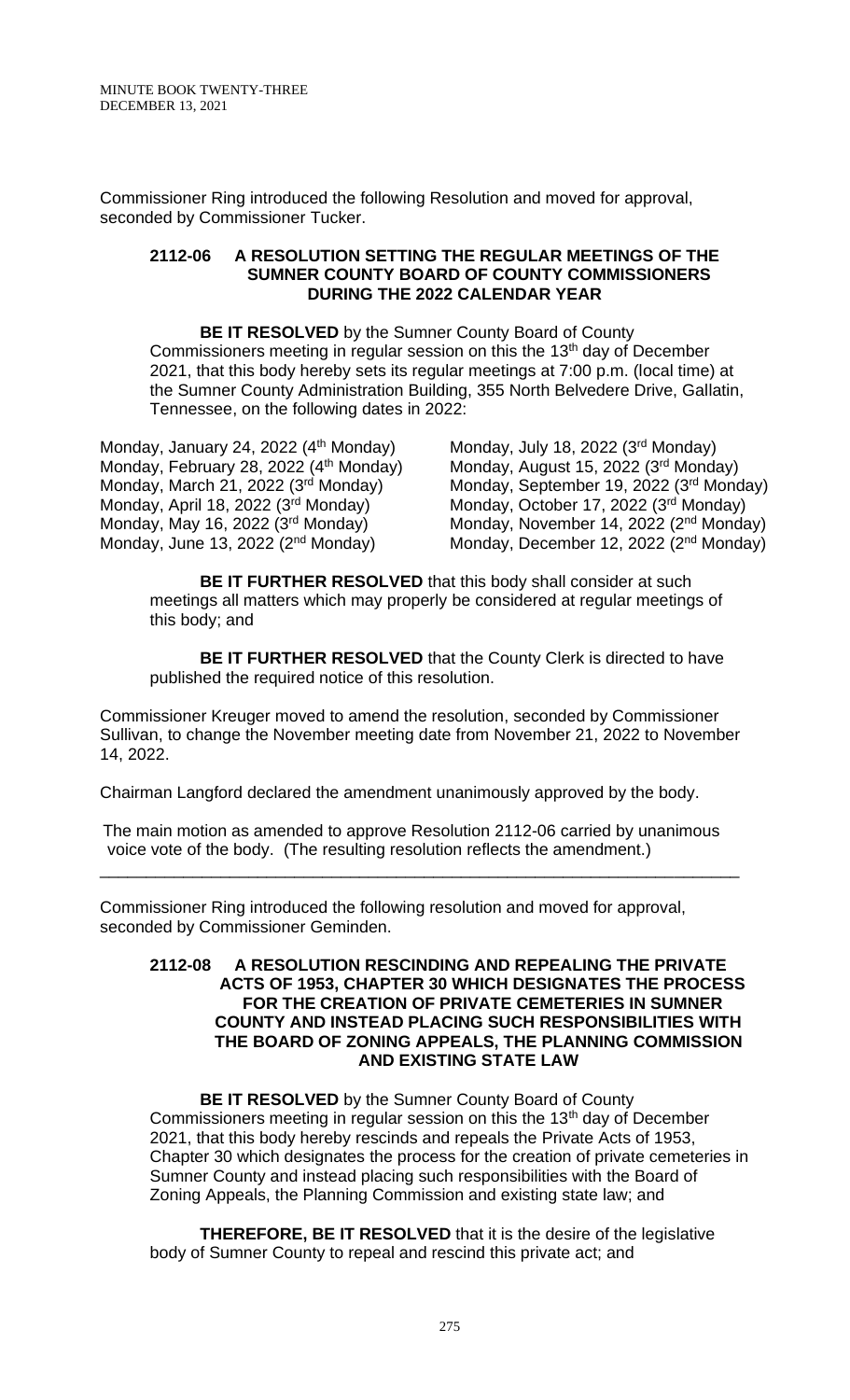**BE IT FURTHER RESOLVED** that this repeal shall become effective upon the date of passage by the Tennessee General Assembly and ratification by this body and thereafter creation and placement of private cemeteries in Sumner County shall be undertaken through the Board of Zoning Appeals, the Planning Commission and pursuant to state law.

County Attorney Leah Dennen noted "The Planning Commission and Existing State Law" needed to be added to the resolution.

Commissioner Ring moved to amend the resolution, seconded by Commissioner Kreuger, to correct the wording as noted by County Attorney Leah Dennen.

Chairman Langford declared the amendment unanimously approved by the body.

 The main motion as amended to approve Resolution 2112-08 carried by unanimous voice vote of the body. (The resulting resolution reflects the amendment.)

# **BUDGET COMMITTEE**

Commissioner Chris Taylor spoke to the urgent needs of the rural fire departments, specifically Highland Volunteer Fire Department. He explained that in the spring Budget Committee would like to move \$.02 from Debt Services over to General to allow the departments to purchase much needed heavy equipment. He stated the equipment needs to be ordered now due to the time it takes for it to be delivered.

County Attorney Leah Dennen clarified that a motion was needed to record the commitment in the minutes but there would not be a resolution.

Commissioner Chris Taylor moved to note in the minutes, seconded by Commissioner Wright, to commit to the Volunteer Fire Departments for the money to purchase equipment.

Chairman Langford declared the motion approved by the body upon unanimous voice vote.

Commissioner Chris Taylor introduced the following resolution and moved for approval; Commissioner Foster seconded the motion.

\_\_\_\_\_\_\_\_\_\_\_\_\_\_\_\_\_\_\_\_\_\_\_\_\_\_\_\_\_\_\_\_\_\_\_\_\_\_\_\_\_\_\_\_\_\_\_\_\_\_\_\_\_\_\_\_\_\_\_\_\_\_\_\_\_\_\_\_\_\_\_\_\_\_\_\_\_\_

### **2112-07 A RESOLUTION APPROPRIATING \$2,892,350.00 FOR COVID-19 HAZARD PAY FROM ARPA FUNDS AS ALLOWED**

**BE IT RESOLVED** by the Sumner County Board of County Commissioners meeting in regular session on this the 13<sup>th</sup> day of December 2021, that this body hereby appropriates \$2,892,350.00 for COVID-19 hazard pay from ARPA Funds as allowed, as shown on the attachment herewith.

After discussion, Chairman Langford declared Resolution 2112-07 approved by the body upon unanimous voice vote.

\_\_\_\_\_\_\_\_\_\_\_\_\_\_\_\_\_\_\_\_\_\_\_\_\_\_\_\_\_\_\_\_\_\_\_\_\_\_\_\_\_\_\_\_\_\_\_\_\_\_\_\_\_\_\_\_\_\_\_\_\_\_\_\_\_\_\_\_\_\_\_\_\_\_\_